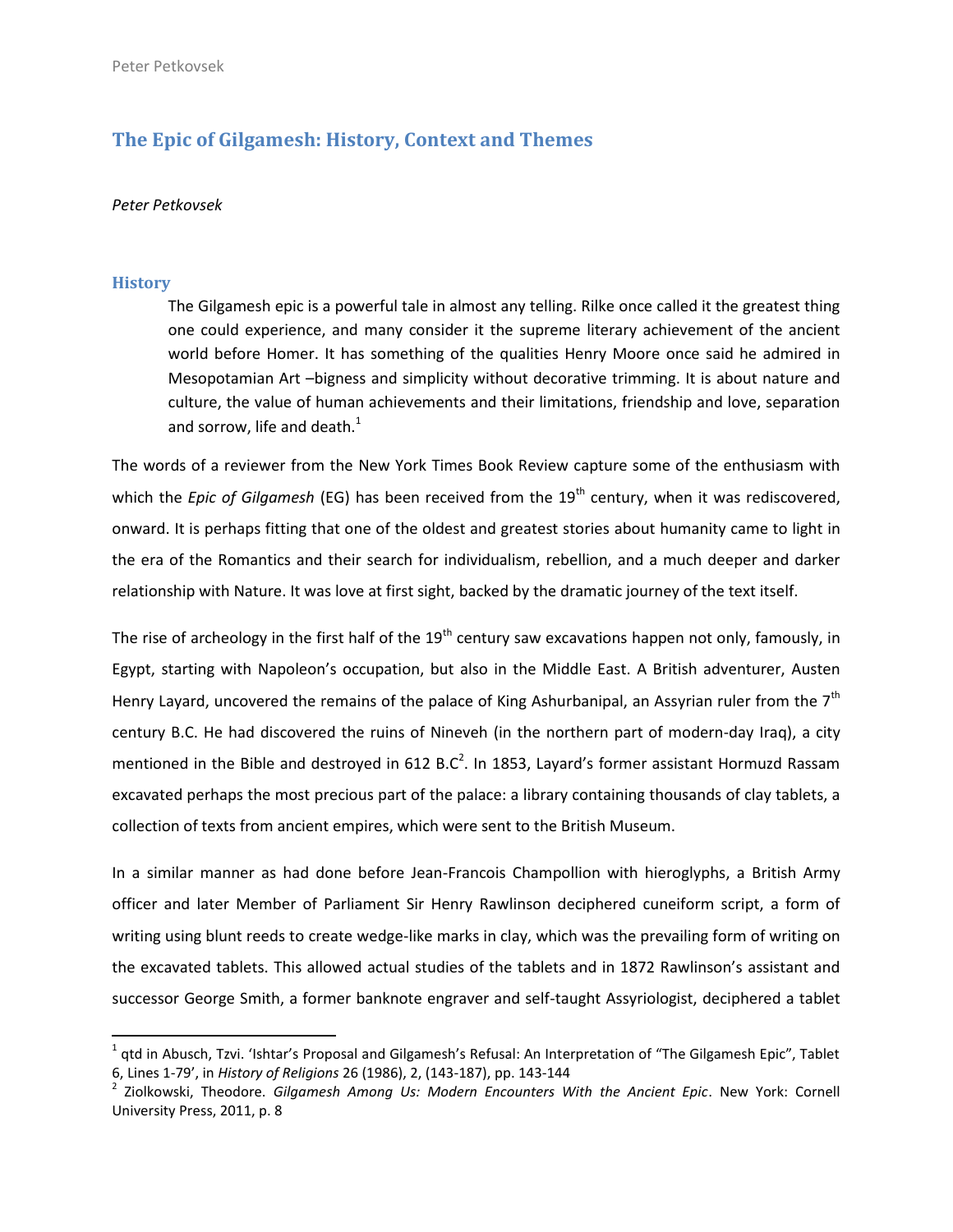that referred to a "flood and a ship that settled on a mountaintop"<sup>3</sup>. On December 3<sup>rd</sup> of that year he presented a famous talk for the Society of Biblical Archeology, entitled 'A Chaldean<sup>4</sup> History of the Flood'. The find was thought so important that the British Prime Minister William Gladstone himself attended. This was the first reintroduction to the world of Gilgamesh, since Smith had already started to realize that the fragments he deciphered were passages detailing the adventures of a king (whom he called 'Izdubar', a misreading of the cuneiform version of Gilgamesh), and that there were twelve distinct chapters, each on separate tablets, the eleventh of which was the account of the flood. His talk sparked much interest and funding from the *Daily Telegraph* for another expedition to Nineveh, where Smith almost immediately found a fragment with the rest of the flood story and other additions to the 'Izdubar' story. After having deciphered and put together more fragments, he published a book titled *The Chaldean Account of Genesis* (1875), in which he presented a full account of the twelve tablets.

Although Smith's main point of interest was the story of the flood and its comparison to its Biblical counterpart, and furthermore, although his first full translation of the Epic differs greatly from the fuller and more detailed Gilgamesh story we know today (which only goes to show how complex the translating of cuneiform script can be), he can be seen as the modern 'father' of EG and the crucial person figuring in its reintroduction into society.

After Smith, interest in Gilgamesh continued to rise as more fragments were deciphered, new translations<sup>5</sup> were published, and the text started to settle as well as become more available to the general public (in the beginning, mostly German speakers, since some of the earliest comprehensive translations were published in Germany). From the interest of historians and religious scholars and who debated the flood account as a possible source for the Bible, to psychologists such as Sigmund Freud and Carl Gustav Jung who tested their theories of the unconscious against the mythical material, EG finally captured the imagination of poets and artists and started an incredibly rich and widespread reception: "The spell of Gilgamesh captured many since Rilke so that over the years the story has been

 $^{\rm 3}$  Ziolkowski 2011, p. 9

<sup>&</sup>lt;sup>4</sup> 'Chaldean' is the Hellenistic name for the region of Southeast Mesopotamia

<sup>5</sup> Among others, the main German and English translations: Alfred Jeremias' *Izdubar-Nimrod* from 1891 (first German translation); Morris Jastrow's *Religion of Babylon and Assyria* in 1898 (first partial translation into English; Peter Jensen's German translation from 1900; Arthur Ungnad's *Das Gilgamesch-Epos* from 1911; Stephen Langdon's partial translation from 1917; Hermann Ranke's German translation from 1924; Erich Ebeling's scholarly translation from 1926; R. Campbell Thompson's first complete English translation from 1928; Albert Schott's *das Gilgamesch-Epos* from 1934; Nancy Sandars' *The Epic of Gilgamesh* from 1960; John Gardner's and John Maier's *Gilgamesh: From the Sîn-Lequi-Unninnî Version* from 1984; Robert Temples *He Who Saw Everything* from 1991; Andrew George's *The Epic of Gilgamesh* from 1999, and Stephan Maul's *Das Gilgamesch-Epos* from 2005.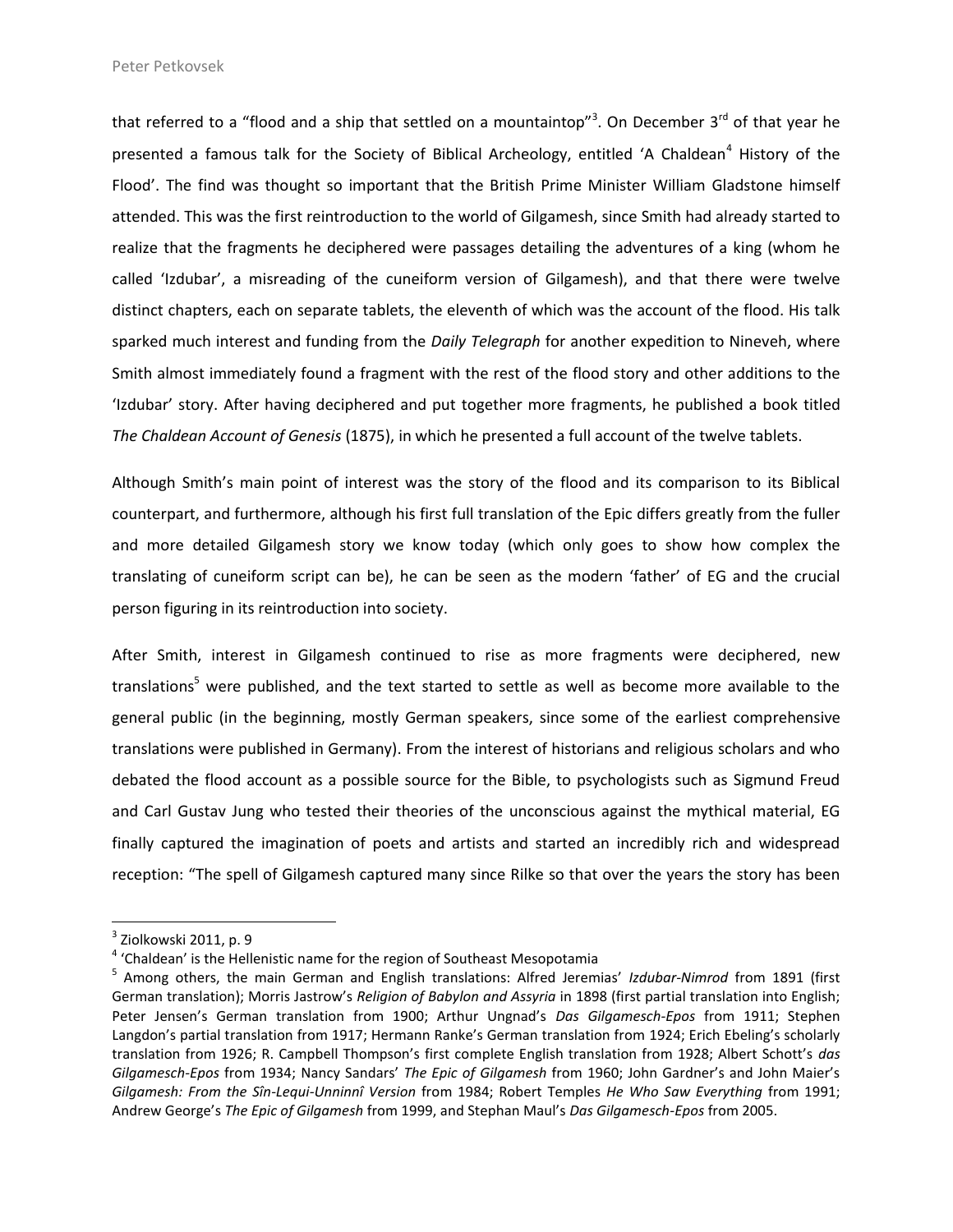variously reworked into plays, novels and at least two operas. Translations have now appeared in at least sixteen languages and more appear year by year."<sup>6</sup>

The text we have today is a compilation that encompasses fragments pertaining to different eras, cultures and empires stretching through a history of several centuries. Most of the tablets were found in the region of ancient Mesopotamia, the area around the system of rivers Tigris and Euphrates, covering modern-day Iraq and Kuwait as well as parts of Syria, Turkey and Iran. The earliest text-based findings that can be called literature (albeit in a very basic sense of the term) go back to around 2600 B.C. when two main languages were spoken in the region: Sumerian and Akkadian. Sumerian was the older of the two, while Akkadian slowly became more prevalent, helped by its making of the official administrative language by King Sargon who founded the first great Mesopotamian empire around 2300 B.C., and finally becoming the only spoken language after the rise to prominence of the city of Babylon and its most famous king, Hammurabi, in the  $18<sup>th</sup>$  century B.C. Sumerian, however, remained as a language of literature and culture (similar to the status of Greek in the later Roman Empire) and a learning tool for budding scribes. As George notes, there existed a proverb that said, 'A scribe who knows no Sumerian, what kind of scribe is he? $'$ <sup>7</sup>

It is through these student scribes that the older, Sumerian, texts about Gilgamesh were preserved into later times and ultimately until the present. The timeline of the formation of EG slowly comes into focus. Although the character of Gilgamesh is a clearly deified and heroic invention, a list of kings of the dynasty of Uruk that was found on some of the tablets has more or less confirmed suggestions that there indeed existed a historic person, a king who went by the name Gilgamesh. He is the fifth king on the list: "Meskiaggasher inaugurated the dynasty of Uruk. Relative chronology allows scholars to date this semi-legendary personality to 2700 B. C."<sup>8</sup> The list also features names such as Lugalbanda and Tummuz, two other deified heroes that feature in various legends and adventure stories from the region. This was a time when myth slowly turned into history: much before the dynasty of Uruk, various lists give us names of the rulers before the great flood, which was survived by only one person, Utanapishti (a predecessor, or at least analogue of Noah from Hebrew tradition), and his family. One of these, named Enmenluana, supposedly reigned a whopping 46,000 years. As we approach the

<sup>6</sup> George, Andrew. The Introduction to *The Epic of Gilgamesh*. London, New York: Penguin Books, 1999, III (2003), p. xiv. I am using George's translation for all the quotes from EG.

<sup>7</sup> George 2003, p. xv

<sup>8</sup> Sasson, Jack M. 'Some Literary Motifs in the Composition of the Gilgamesh Epic', in *Studies in Philology* 69 (1972), 3, (259-279), p. 260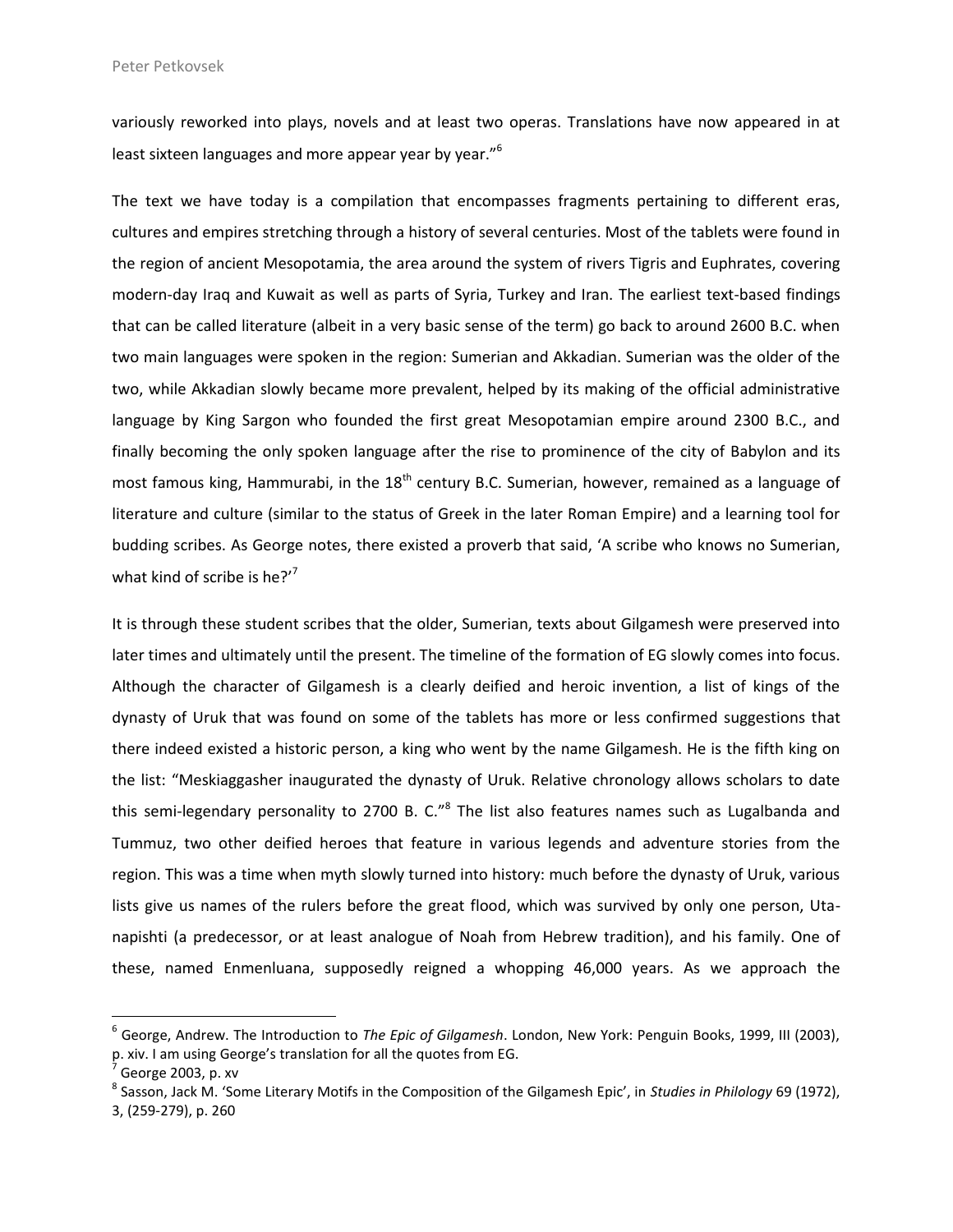contemporary time of the scribes documenting royal history, lengths of the king's reigns become more accurate. Gilgamesh is the last king on the list whose reign (126 years) exceeds natural expectations; his successor Ur-Nungal is listed as having reigned for thirty years, the king after that (Udul-kalama), only fifteen.

This distinction establishes the historic reality of Gilgamesh, although it is precisely *because* of the EG and its long life that we know extremely little about the actual king Gilgamesh, and can only venture some guessing hypotheses about his life. One of the principle ones, supported by archeological evidence, would be that he had some part in the building of fortifications of the city of Uruk, as Sasson notes: "Precisely during the 'heroic age of Sumer', a period in which Gilgamesh is presumed to have lived, great fortifications were raised."<sup>9</sup> More importantly however, the lists show us the significance of a king who reigned through a period of change, an element to note once the various interpretations of EG are addressed.

The first stories about Gilgamesh were most likely written down in the 20<sup>th</sup> century B.C., long after the historic king had died and been deified through legend. It is easy to assume that oral versions of those stories had circulated the region a while before they were set in clay, originating perhaps even just a few decades after the death of the king<sup>10</sup>. There are five of these legends, written in Sumerian, where Gilgamesh is called 'Bilgamesh', functioning as independent stories about the adventures of the king<sup>11</sup>: *Bilgamesh and Akka* (where Bilgamesh successfully defeats the hegemonic claims of Akka, the ruler of the city-state of Kish)*, Bilgamesh and Huwawa* (where Bilgamesh and his servant Enkidu fight the monster Huwawa)*, Bilgamesh and the Bull of Heaven* (where Bilgamesh comes in conflict with the goddess Inanna and defeats the Bull of Heaven)*, Bilgamesh and the Netherworld* (where Bilgamesh's servant Enkidu descends into the Netherworld to acquire some lost objects)*,* and *The Death of Bilgamesh* (where a dying Gilgamesh is judged by the gods and given a special position in the Netherworld as the chief of the shades, judging other dead humans)*.* 

While the Babylonian scribes were learning to write with the help of these Sumerian stories, there already existed an Akkadian (which was the official language of the Babylonian empire) comprehensive

<sup>&</sup>lt;sup>9</sup> Sasson 1972, p. 262

<sup>10</sup> Sasson 1972, p. 262

<sup>11</sup> In antiquity, these poems were known more by their *incipits*: *The Envoys of Akka; The Lord to the Living One's Mountain; Hero in Battle; In Those Days, in Those Far-Off Days,* and *The Great Wild Bull is Lying Down*. I'm following George's translations of these verses.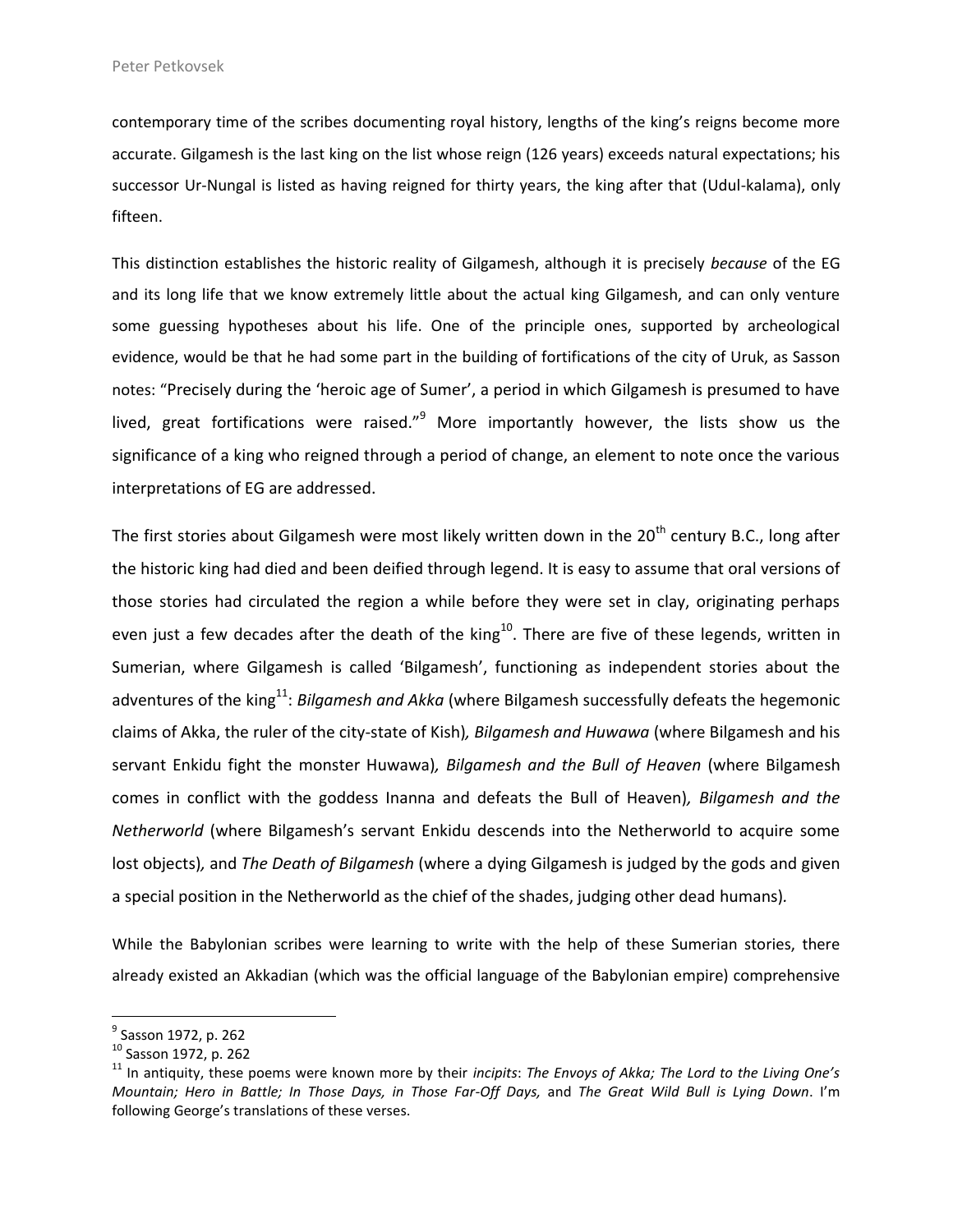version of the Epic from around the 18<sup>th</sup> century B.C. Of this version, from the so-called Old Babylonian period, we possess only a few fragments – just enough to know it had already existed before the Middle Babylonian period, during which the 'Standard Version' of EG, or the version that is still most common today, was compiled. The Standard Version is usually attributed to a master scribe and poet named Sînliqe-unninni (the name means 'O Moon God, Accept my Prayer!'<sup>12</sup>), who is supposed to have put it together somewhere in the 13<sup>th</sup> century B.C. While the Old Babylonian text was already a compilation of the Sumerian stories with name changes from Sumerian to Akkadian (Bilgamesh becomes Gilgamesh, Huwawa becomes Humbaba, Inanna becomes Ishtar and so on), the Standard Version is a heavily edited and revised version with additions and changes. It keeps most of the plot material from two of the five Sumerian stories, *Bilgamesh and Huwawa* and *BIlgamesh and the Bull of Heaven*, and adds more material on the creation of Enkidu, who is promoted from Gilgamesh's servant to his rival, friend, and perhaps equal, as well as Gilgamesh's travels after Enkidu's death. But most of all, it adds the story of Uta-napishti<sup>13</sup> and the great flood, which to most early Gilgamesh scholars represented the most important part of the Epic, seen in connection with the Biblical account of the deluge. The text is taken from another epic, also written down in the Old Babylonian period: the *Atra-Hasis*, named after its chief protagonist who is included as one of the antediluvian kings in the afore-mentioned lists of kings. The *Atra-Hasis* contains the story of creation as well as the first calamities to be brought upon humans by the gods, including and in most detail, the great flood. A slightly adapted version of the latter became tablet XI (the final tablet) of the Standard Version of EG, woven together with the journey of Gilgamesh who decides to try and find Uta-napishti and learn his secret.

### **Summary of the Epic**

In order to achieve clarity in referencing in the literary analysis of EG, it will help to summarize with slightly more detail the contents of the eleven tablets of the Standard Version of EG.

Tablet I opens with an ode to Gilgamesh, praising him as the one who "saw the Deep"<sup>14</sup> or the 'Abyss', the wise one and the one who "brought back a tale of before the Deluge"<sup>15</sup>. Gilgamesh is two thirds divine and one third human, he built the wall of Uruk, he is strong and mighty, and his travails are written down on tablets of lapis lazuli. However, he seems to be too much for his people since he "lets

 $^{12}$  George 2003, p. xxiv

 $13$  Also transcribed as 'Utnapishtim' in many translations

 $14$  EG Tablet I, verse 1

 $15$  EG Tablet I, verse 8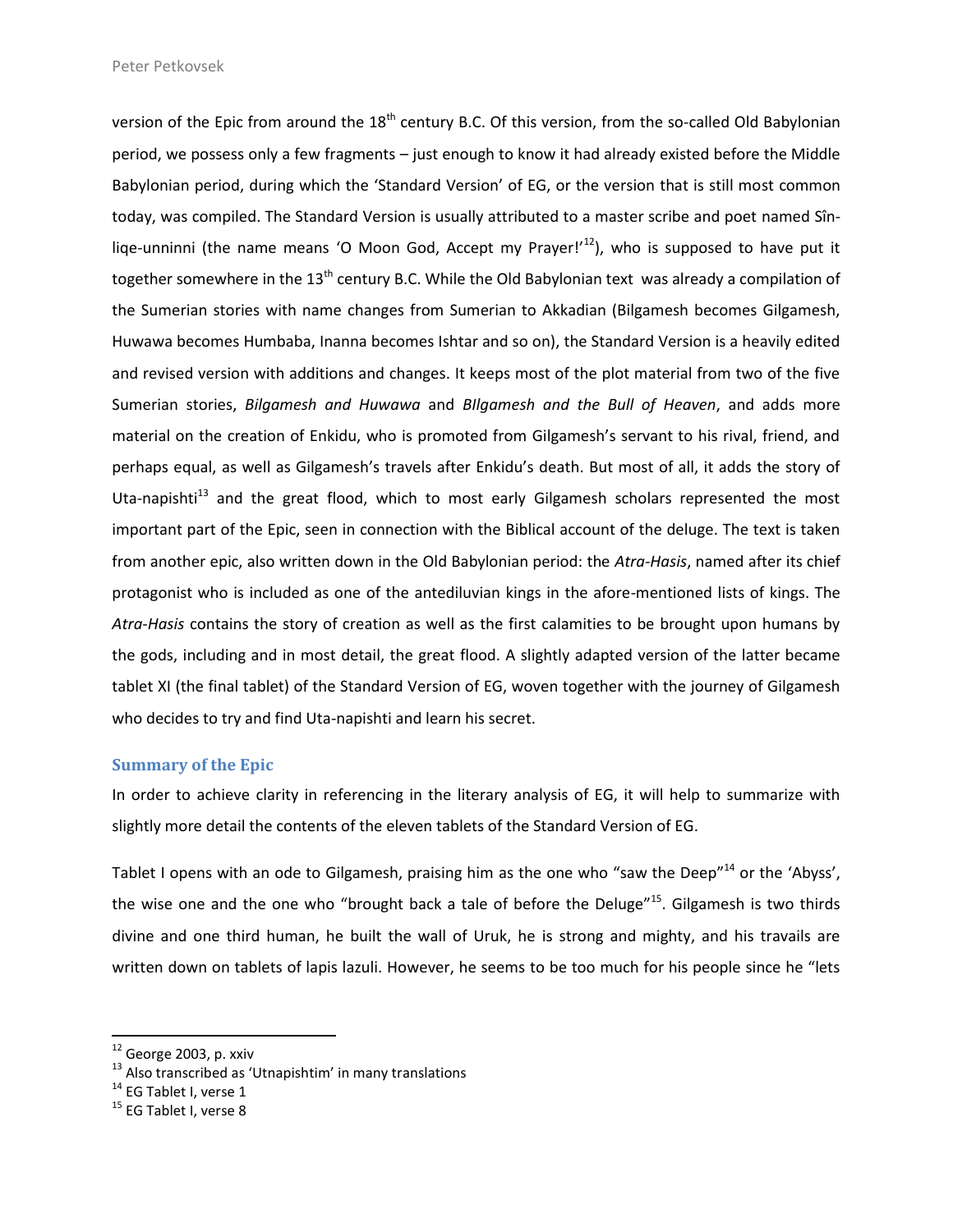no son go free to his father" and "no daughter free to her mother"<sup>16</sup>. The people therefore ask the gods for help, and the mother goddess Aruru creates a human called Enkidu as a challenger. A trapper spies Enkidu in the forest and the report reaches Gilgamesh. The king tells the harlot<sup>17</sup> Shamhat to seek Enkidu out in order to tame him. She does so by sleeping with him for six days and seven nights. Then she tells him about Uruk and Gilgamesh, who has been having prophetic dreams about Enkidu. These dreams are interpreted by Gilgamesh's mother Ninsun, a minor goddess (the 'Wild Cow') as favorable.

Tablet II returns to Enkidu who is being taught human culture by Shamhat. She gives him clothes and teaches him how to eat bread and drink ale, whereupon "his mood became free, he started to sing / his heart grew merry, his face lit up"<sup>18</sup>, arguably the first description of a drunk person in human history. He learns that Gilgamesh takes the *droit de seigneur*, or right of first night, meaning he sleeps with the brides of Uruk on their wedding nights. Outraged, Enkidu decides to go to Uruk and challenge Gilgamesh. He enters Uruk with a rabble of people and bars the way so that Gilgamesh cannot pass. They fight but the outcome is unclear because of a lacuna in the fragment – when the text resumes, Gilgamesh is kneeling, but it is hard to say if he is doing so because he is pinning Enkidu down or because he has lost the match. In any case, immediately after the fight Enkidu speaks with respect to Gilgamesh and the two become friends. Gilgamesh proposes to slay the monster Humbaba who lives in the Cedar forest. Enkidu is against the idea but Gilgamesh coaxes him into agreeing and together they forge weapons and armor for the trip. The Elders of Uruk advise against trying to conquer the ferocious monster.

In Tablet III, the Elders give in and commend Gilgamesh to Enkidu. Gilgamesh asks his mother Ninsun for her blessing, and she prays to the Sun god Shamash to help Gilgamesh by arousing the Winds against Humbaba. Ninsun also adopts Enkidu as her son, effectively making him Gilgamesh's brother. The two heroes depart.

Tablet IV describes the journey to the Cedar forest. Both heroes are strong and they travel fast. Only every three days do they pitch camp and rest on the slope of a mountain. When they do, Gilgamesh prays for divine signs and provokes dreams which all describe some sort of disaster. He has five such dreams. Enkidu, however, always interprets the dream as positive in terms of slaying Humbaba. They finally reach the forest, where Shamash urges them to attack Humbaba while he does not have his

<sup>&</sup>lt;sup>16</sup> EG Tablet I, verse 72

<sup>&</sup>lt;sup>17</sup> Sacred prostitute

<sup>&</sup>lt;sup>18</sup> EG Tablet II, verse 105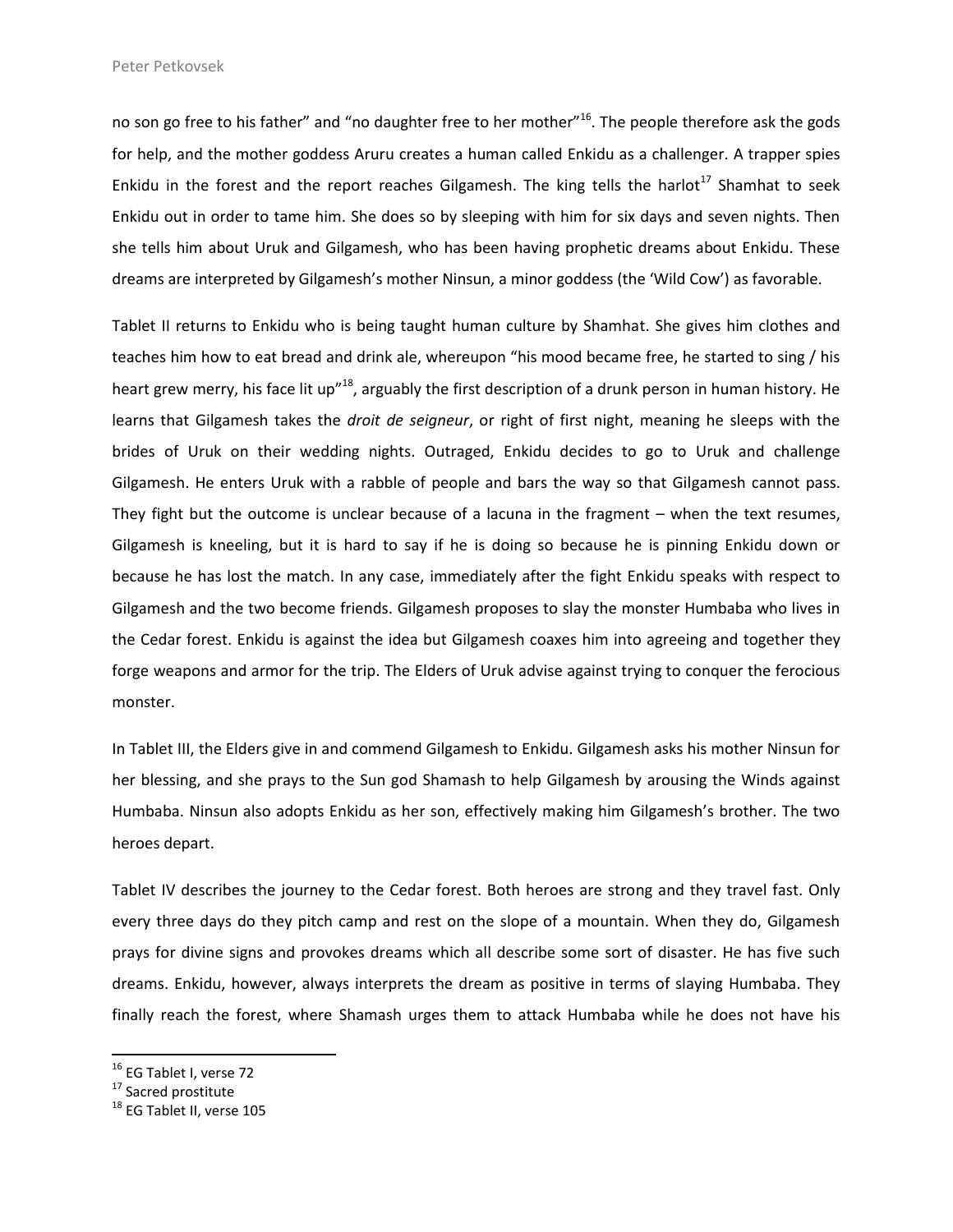seven protective cloaks or 'auras' on him. The two heroes falter but encourage each other: "Why, my friend, do we speak like weaklings? / Was it not we who crossed all the mountains? / Did not … before  $us?''<sup>19</sup>$ 

In Tablet V we learn about the fight with Humbaba. The tablet is very fragmentary and by the time the text picks up, Humbaba is speaking to the heroes, insulting them: "Come Enkidu, you spawn of a fish, who knew no father / hatchling of terrapin and turtle, who sucked no mother's milk! / In your youth I watched you, but near you I went not / would your ... have filled my belly?"<sup>20</sup> The god Shamash helps by bringing in thirteen winds and immobilizing Humbaba who pleads for his life, offering himself to Gilgamesh as a servant. Gilgamesh listens, but it is Enkidu who urges him to kill the monster, and the two do so together. They chop down the cedars and make a raft where they put Humbaba's head.

Tablet VI corresponds to the Sumerian story about Bilgamesh and the Bull of Heaven. Gilgamesh washes and puts on new clothes, and the goddess Ishtar offers him to be her husband, promising great riches. Gilgamesh, however refuses, insulting her and mentioning past lovers that she had destroyed: "You loved the speckled *allallu*-bird, / but struck him down and broke his wing / now he stands in the woods crying 'My wing!"<sup>21</sup> Ishtar is furious and demands retribution from her father, the god of sky Anu. She threatens to open the gates of the Netherworld if he doesn't give her the Bull of Heaven, which he does. She releases the Bull which immediately starts to cause destruction, but Gilgamesh and Enkidu manage to kill it and sacrifice its meat to Anu. Moreover, Enkidu tears a haunch off the Bull and hurls it at Ishtar who mourns the bull.

In Tablet VII, Enkidu has a foreboding dream where the gods decide that he must die as punishment for the deaths of Humbaba and the Bull of Heaven. Feverish, he curses the wooden door they had made from the cedars; the hunter; and Shamhat, but after an intervention by Shamash he calms down and blesses her. He has a vision of death, "A man there was, grim his expression / just like a Thunderbird his features were frightening"<sup>22</sup> who leads him into the 'House of Dust'. He falls ill and dies after twelve days, bewailing the fact that he is not dying in battle.

 $^{19}$  EG Tablet IV, verses 243-245

<sup>20</sup> EG Tablet V, verses 87-90

 $21$  EG Tablet VI, verses 48-50

<sup>&</sup>lt;sup>22</sup> EG Tablet VII, verses 168-169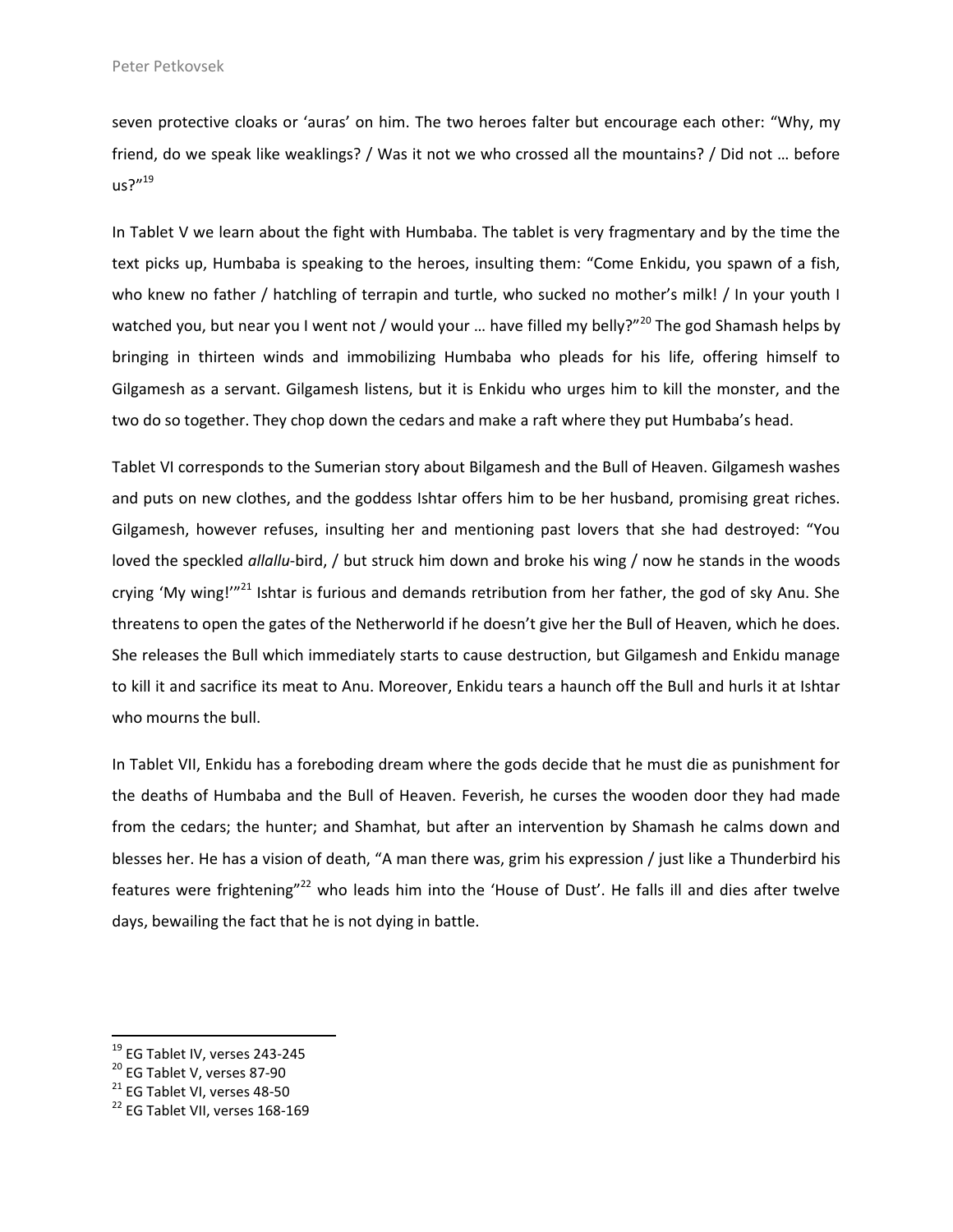Tablet VIII is a description of the funeral and mourning of Enkidu. Gilgamesh has a long eulogy about his friend, and proceeds to make a funerary statue as well as, amidst prayers, provide his friend with many riches and gold for the Netherworld.

In Tablet IX, Gilgamesh is confronted with his own mortality and his fear propels hi to action: "I'm afraid of death, so I wander the wild / to find Uta-napishti, son of Ubar-Tutu."<sup>23</sup> He arrives at the Twin Mountains of Mashu and is confronted by Scorpion-men, guarding the gates to the passage. Sensing the divine in him, they let him through and he travels for twelve double hours through darkness, after which he reaches a garden of paradise.

In Tablet X, Gilgamesh reaches the sea-shore where a wise old goddess, Siduri (the 'Barmaid') lives in a tavern. After he threatens to break down the door, she lets him in and he relates the story of Enkidu his death. She advises him to enjoy life as much as he can, but at length tells him of Urshanabi the boatman who could take him to Uta-napishti. Gilgamesh finds Urshanabi and with the help of wooden poles, crosses the ocean and the Waters of Death to arrive at Uta-napishti's, who chastises him for his foolishness: "Enkidu indeed they took to his doom. / But you, you toiled away, and what did you achieve? / You exhaust yourself with ceaseless toil, you fill your sinews with sorrow / bringing forward the end of your days. $"^{24}$ 

The final tablet, Tablet XI, is the famous account of the flood. Uta-napishti promises to tell him the secret of his immortality, which is the story of the deluge. The great gods sent down the deluge to destroy mankind, but the god of wisdom Ea, seemingly speaking to a fence made of reed, warned Utanapishti of what was to come and told him to build a boat. Uta-napishti built the boat in seven days and brings board animals and craftsmen. The deluge came and it was terrible; even the gods were frightened of what they had done. After seven days the storm subsided and Uta-napishti let out three birds. The third one, a raven, did not return, meaning it had found land. Uta-napishti sacrificed to the gods (who gathered around like flies) and the god Enlil who had been the most responsible for the flood, calmed his own wrath and rewarded Uta-napishti and his wife with immortality. But, Uta-napishti tells Gilgamesh, nothing like that will ever happen again. He challenges him to stay awake for six days and seven nights, which the hero fails to do miserably, and sleeps for the same amount of time, during which Uta-napishti's wife bakes a loaf of bread for each day. When he wakes up, Uta-napishti instructs Urshanabi to clean him up and take him home. As Gilgamesh is sailing away, Uta-napishti, to the

 $23$  EG Tablet IX, verses 5-6

 $24$  EG Tablet X, verses 298-300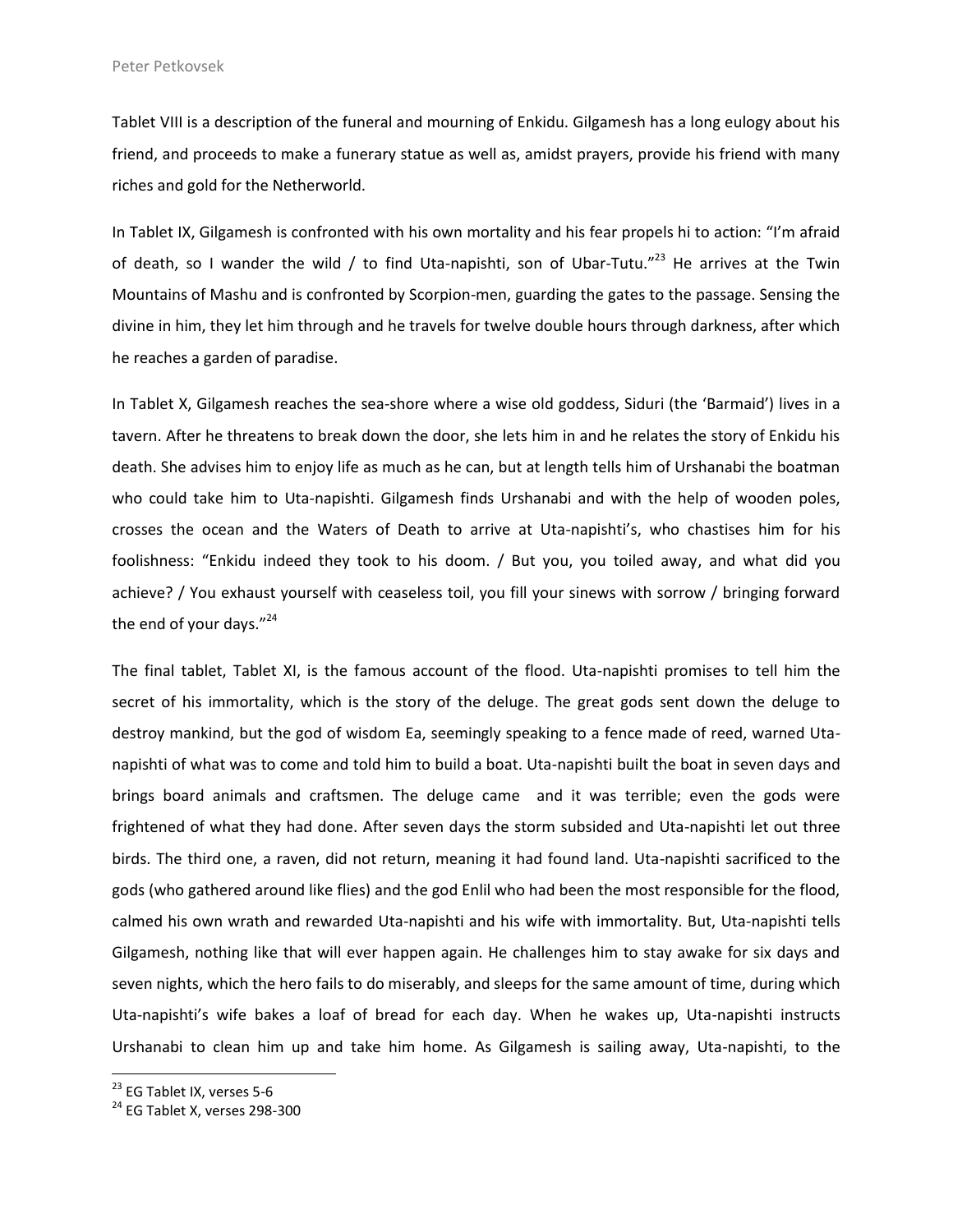bequest of his wife, tells him of a plant that grows at the bottom of the ocean, which rejuvenates whoever consumes it. Gilgamesh dives into the water and finds the flower. He intends to take it to Uruk and give it to an old man, then try it out himself. However, as he pitches camp on the way next to a pool of water, a serpent comes, having smelled the flower, and steals it, sloughing its skin. Gilgamesh returns to Uruk without the flower, but contents himself by showing the city's ramparts to Urshanabi, thus concluding the Standard Version with the same image that it begins with: that of the wall, a great achievement which will bring Gilgamesh's name immortality.

The eleven tablet version of Sîn-liqe-unninni is the most widespread one still today. There exists, however a Tablet XII. It appears to have been added later and it is in fact a line-by-line translation of part of the old Sumerian story, *BIlgamesh and the Netherworld*. In it, Enkidu descends into the Netherworld, and when Gilgamesh manages to conjure up his spirit, they have a dialogue where Gilgamesh questions his friend about the people he has met on the other side. Tablet XII has been a point of dissention. George argues that, "Though some have tried to show that Tablet XII had a real place in the epic, most scholars would agree that it does not belong to the text but was attached to it because it was plainly related material."<sup>25</sup> The arguments against include those of the Epic already having a clear ending; of broken continuity by Enkidu, who is suddenly alive again; and of the fact that it is a mechanical add-on from the Sumerian poem. Others, however, see the development of the Epic as a shifting in its focus: "The basic conflict is that between the extraordinary and the normal. In the Old Babylonian version, the conflict is that of hero versus man; in the eleven-tablet version, it is that of hero versus king; and in the twelve-tablet version, it is that of hero versus god."<sup>26</sup> Or again some see it as a sort of epilogue, confirming Gilgamesh's final acceptance of his role in the world: "In a manner analogous to (though also very different from) the satyr plays presented following Greek tragedies, the Descent into the Netherworld presents a change in tone and a release of tensions, allowing time for the audience to understand what has transpired"<sup>27</sup>

#### **Themes and motifs in EG**

A text stemming so far back and layered by the time, space and people it has traversed, is clearly a bottomless well for someone who wishes to extract its essence and present it in another art form.

 $25$  George 2003, p. xxviii

<sup>26</sup> Abusch, Tzvi. 'The Development and Meaning of the Epic of Gilgamesh: An Interpretive Essay', in *Journal of the American Oriental Society* 121 (2001), 4, (614-622), p. 616

<sup>27</sup> Vulpe, Nicola. 'Irony and the Unity of the Gilgamesh Epic', in *Journal of Near Eastern Studies* 53 (1994), 4, (275- 283), p. 283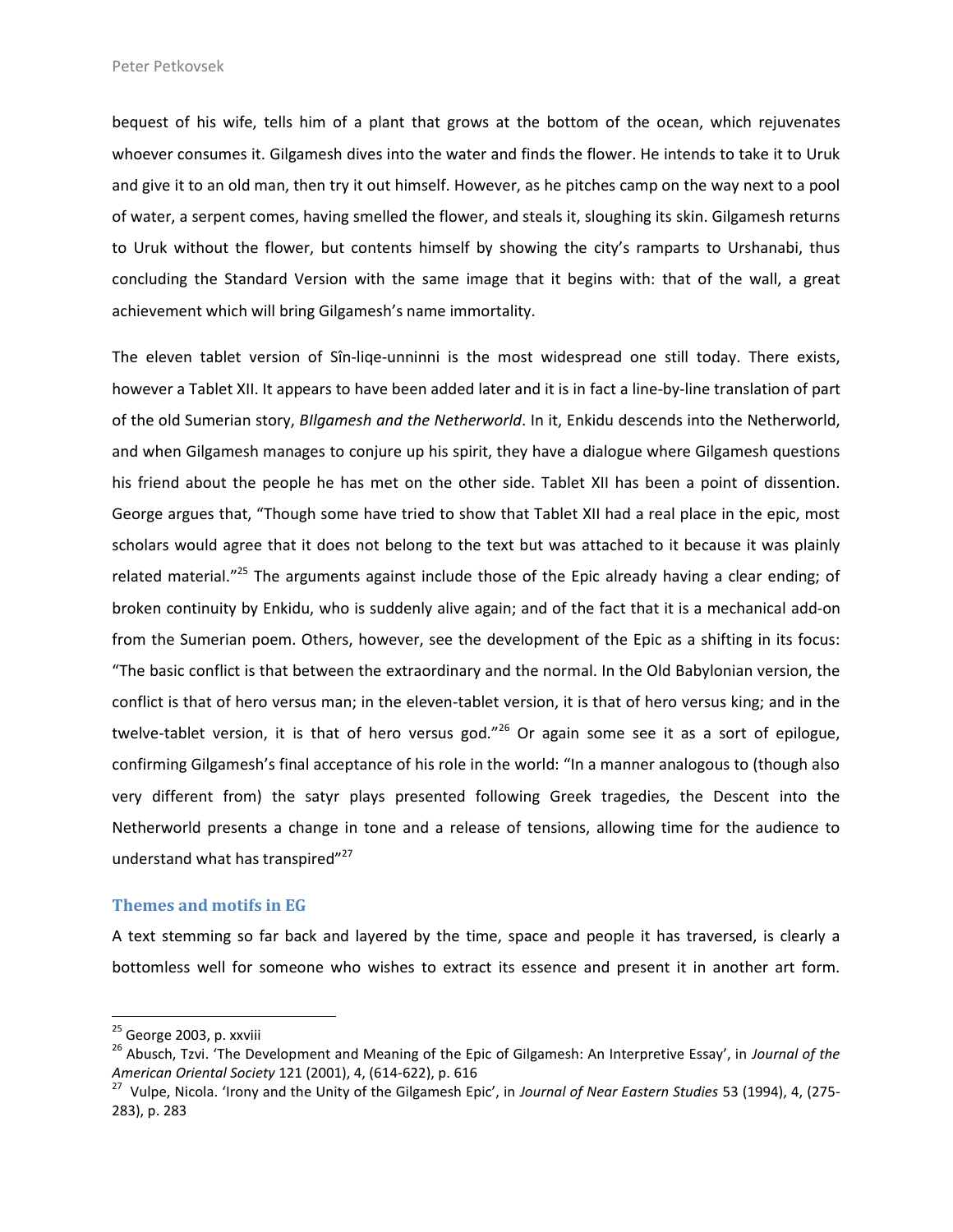Before delving into the process that has created *Gilgamesh: A Musical Epic*, the question that needs to be answered is, what are the themes that EG explores? Why is it important? A brief overview of the main questions posed by the Epic will help with understanding the dilemmas and challenges faced during its adaptation and staging. Most of the motifs and issues covered will fall under two larger categories: a) Identity and Otherness, and b) Shift and Growth; both categories are of course connected: Identity will Change through Growth and Shift when it is confronted by Otherness.

## *Identity and Otherness*

The question of identity is omnipresent in EG. The journey of Gilgamesh is one of self-discovery. Who is he? "For in addition to being a hero, Gilgamesh is also a man, a king, and a god, and he must come to terms with these several identities."<sup>28</sup> He is presented as two thirds god and one third human, a division that puts him neither in one nor the other world completely. When we meet him at the start of the Epic, he is fulfilling a role of the divine warrior of old, a mythological hero. And yet the very same qualities that serve him as a hero are coming in the way of his status as a ruler of people. His endless energy is wearing his subjects out; he is like a child with an Attention Deficit Disorder, or an insomniac: "What Gilgamesh has is not just an inability to sleep, but an inability to stop, or even to see the desirability of stopping."<sup>29</sup> With no thought to the consequences of his actions, he uses Uruk and those around him as a sandbox to play in. This creates a breach between his perspective of the world and that of the audience, leading us to literary irony, "the profound discordance between the hero's view of himself and his world, and the audience's understanding of this world, the audience's foreknowledge of the hero's fate."<sup>30</sup> As in Greek tragedy, we know what he does not know, and we get to watch him struggle as he tries to come to terms with that knowledge. But at the beginning he is blissfully unaware of his own fate.

From a more psycho-analytic approach, he can be seen as the anti-force against the unconscious: "The people, as the indiscriminate many, against the outstanding one, the king, symbolize the unconscious, the instinctive forces, which are here shown in a deplorable state of suppression by an ego possessed by an ambitious self-assigned task."<sup>31</sup> The self-assigned task is achieving great deeds, becoming famous, and living up to the identity of the warrior demigod, such as building the mighty ramparts of Uruk. Right at the very start his identity is already threefold: a mix of god and man, he is also called the "wild bull on

<sup>&</sup>lt;sup>28</sup> Abusch 2001, p. 616

<sup>29</sup> Deagon, Andrea. 'The Twelve Double Hours of Night: Insomnia and Transformation in "Gilgamesh", in *Soundings: An Interdisciplinary Journal* 1 (1998), 3/4, (461-489), p. 469

<sup>&</sup>lt;sup>30</sup> Vulpe 1994, p. 278

<sup>31</sup> Kluger, Rivkah Schärf. *Gilgamesh: The Archetypal Significance of A Modern Ancient Hero* (ed. H. Yehezkel Kluger). Einsiedeln: Daimon Verlag, 1991, p. 27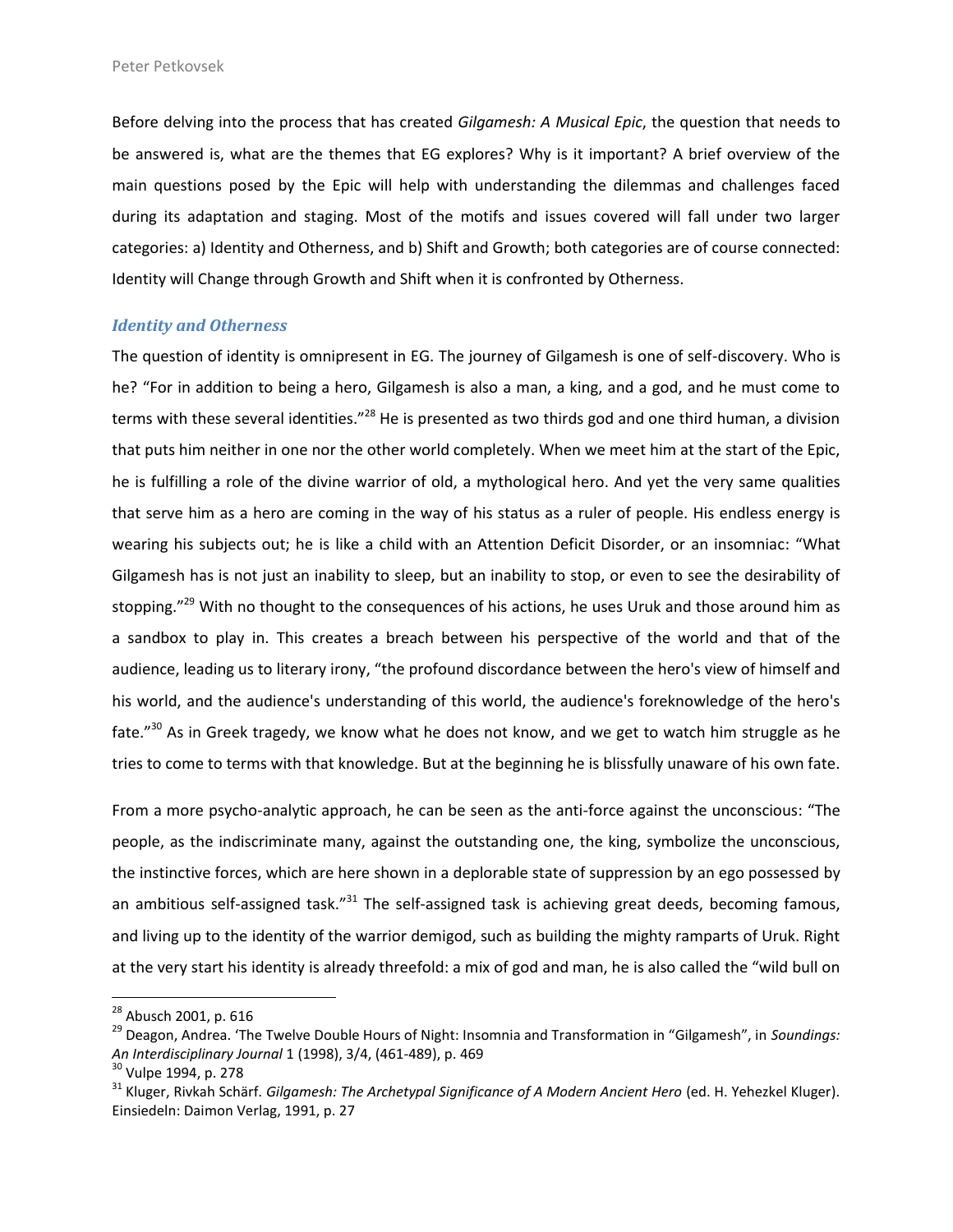the rampage"<sup>32</sup> and identified as the son of the 'Wild Bull' Lugalbanda, and the 'Wild Cow' Ninsun. All three aspects are thus already in him, and the Epic will in fact be a battle between them, a struggle that will bring him from animal-god to man, from hero to king, from the unconscious to individual.

As any identity, he is defined by negatives, by the gaze of others. He is described to us by the narrating voice in EG, then by the people of Uruk, then by Shamhat to Enkidu, then by Enkidu himself, and so on. In fact, his speaking role in the first few tablets is limited: he only says one command to the Trapper in Tablet I while the dreams he has been having are narrated by Shamhat. The first time Gilgamesh actually speaks in a more substantial way is in the middle of Tablet II when he urges Enkidu to go and fight Humbaba. A closer look at the whole first half of EG tells us that the moment when Gilgamesh says more than just a verse or two, happens only in Tablet VI, the middle of the Epic, when he replies to Ishtar's offer. Why is that so? How come the presence of the titular hero of the text is barely acknowledged by himself until the narration is already halfway through? It signifies that up until that moment, nothing major has changed for him. Or to be more precise, things have already changed, but he has not been forced to make any real decisions yet. The one thing that has changed, that has been set in motion, is that he has met his Double, his Other – Enkidu.

Enkidu is presented to us as the 'beast-man', the creation of the gods who is more animal than human at the start of his short existence: "All his body is matted with hair / he bears long tresses like those of a woman / the hair on his head grows thickly as barley / he knows not a people, nor even a country."<sup>33</sup> He is a representative of nature against Gilgamesh's culture, the unconscious against the ego, the instinct against rational thought, earth against light, the feminine against the masculine. The first to discover him is the Trapper and after the narrator describes Enkidu, he turns to the Trapper and tells us of his reaction to guide us in our own perception of this new character: "The trapper's shock reflects the beast's alterity, and we too are encouraged to experience that otherness as shocking."<sup>34</sup> Enkidu could therefore be the ultimate Other, the opposite of Gilgamesh in every way. But at the same time, we are told that the whole purpose of his creation is to be a rival to Gilgamesh, and therefore he needs to match him in some ways: "Let her create the equal of Gilgamesh, one mighty in strength / and let him vie with him, so Uruk may be rested."<sup>35</sup> So Enkidu is in fact created as an *equal* to Gilgamesh. Indeed,

<sup>&</sup>lt;sup>32</sup> EG Tablet I, verse 30

<sup>&</sup>lt;sup>33</sup> EG Tablet I, verses 105-108

<sup>34</sup> Dickson, Keith. 'Looking at the Other in "Gilgamesh"', in *Journal of the American Oriental Society* 127 (2007), 2, (171-182) p. 174

<sup>&</sup>lt;sup>35</sup> EG. Tablet I, dropped stanza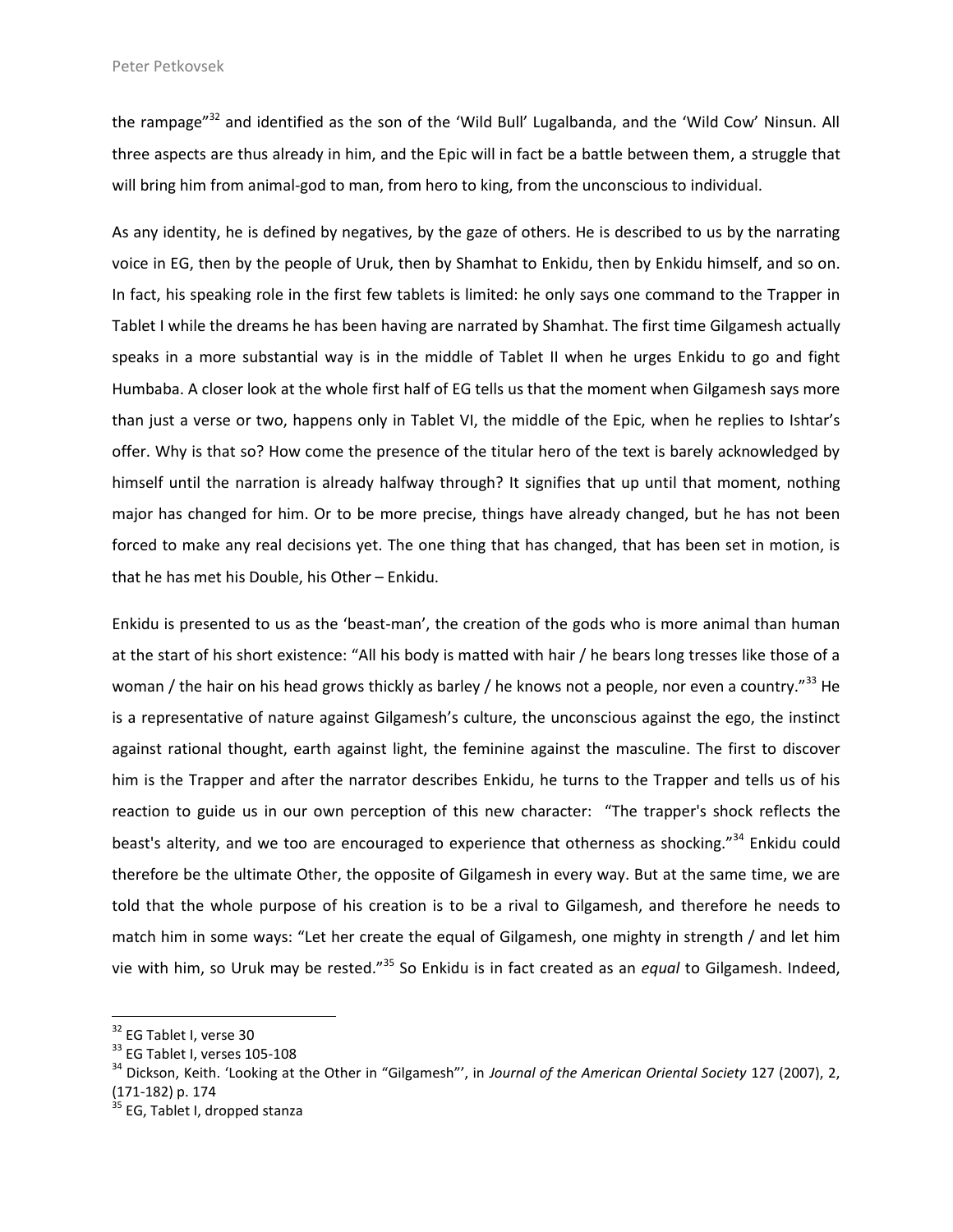when he walks into Uruk, the people marvel at him and describe him as similar to the king: "In build he is the image of Gilgamesh / but shorter in stature, and bigger in bone."<sup>36</sup> He is 'bigger in bone', meaning there is more of an earthly element in him than in Gilgamesh who is 'tall, magnificent and handsome.' Enkidu is an equal, but also an opposite of Gilgamesh. He is, in fact, his Doppelgänger:

Characteristic of this earliest of epics, incidentally, we meet with the rudiments of all subsequent Doppelgänger narratives, very popular in western culture, in which two dramatized personalities are forged into one, 'two characters (are made) to complement each other both physically and psychologically and who together are projections of the crippled or struggling personalities of a third character with whom the author is primarily concerned'.<sup>37</sup>

The third character in our case would not be another protagonist of the Epic, but one of the identities of Gilgamesh himself, notably that of Man. As Sasson points out, the Doppelgänger became an important figure in later culture, especially in the Romantic tradition; another reason, perhaps, why the discovery of EG in the 19<sup>th</sup> century created such a stir. Otto Ludwig, defining what he called German *poetische Realismus*, noted that the protagonist and his Doppelgänger were often divided on a moral or spiritual scale: "One character's actions and personality are directed by carnality and egotism, while his or her opposite is driven by exaggerated spiritual ideals. But a closer observation will reveal that these antagonists are but two sides of one coin."<sup>38</sup> The Doppelgänger, as per definition, is a double-edged sword. One of the theorists of the Romantic Doppelgänger, Clément Rosset, believes that the need or desire for Doppelgängers stems from a feeling of uniqueness, at once rewarding and frightening. The realization that I am the only me and that I am unique is rewarding; the fact that when I am gone, there will be no more of me, is frightening. However, the creation of a Double or Doppelgänger in fact doesn't create another me, but another *other* who instead of providing relief endangers the ontological status of the subject, if he or she recognizes "too late in the protecting double the same real which one thought one was protected from."<sup>39</sup>

<sup>&</sup>lt;sup>36</sup> EG Tablet II, verses 184-185

<sup>&</sup>lt;sup>37</sup> Claire Rosenfeld, qtd. in Sasson 1972, p. 273

<sup>38</sup> Pizer, John. *Ego – Alter Ego: Double and/as Other in the Age of German Poetic Realism*. Chapel Hill, London: University of North Carolina Press, 1998, p. 41. I have researched and written about Doppelgangers in my dissertation production and paper when finishing my MA Text and Performance at the Royal Academy of Dramatic Art. It is clearly a subject that my own unconscious Doppelganger is constantly feeding me. Here I am paraphrasing a paragraph from that dissertation.

<sup>39</sup> Rosset, Clément. *Le réel et son double*. Paris: Gallimard, 1976, II (1984), p. 125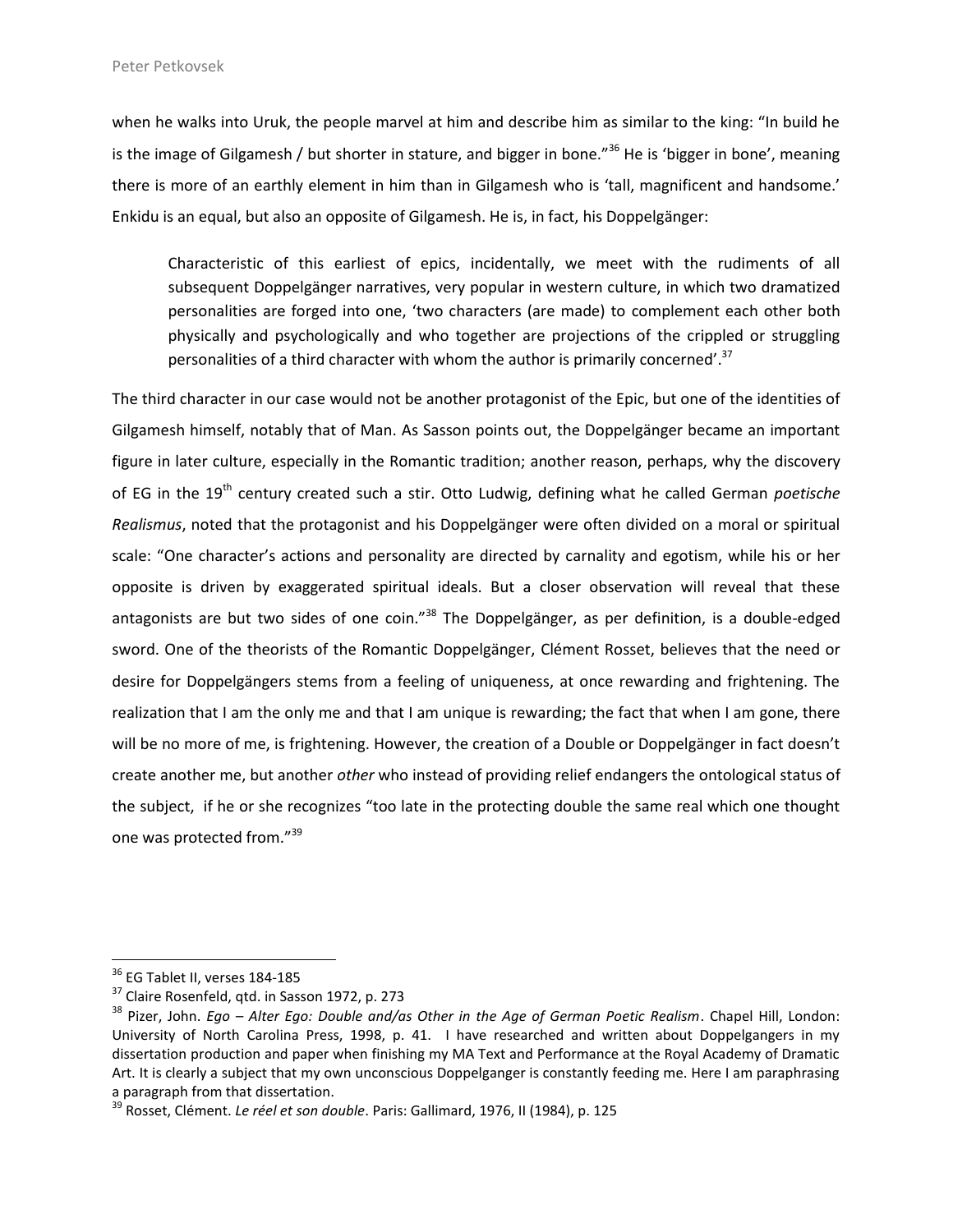This is the reason why Enkidu needs to be introduced into Gilgamesh's life. "Seeing the other is transformative; it always brings with it a risk of oneself no longer being the same."<sup>40</sup> Although it seems like the original intention, that of creating someone with equal strength as the king in order to be able to physically challenge him and prevent him from terrorizing his people, has failed since the two become friends, the gods might have been trickier than we would think. The plan in fact does succeed since Gilgamesh stops channeling his abundant and therefore destructive energy at his people and uses Enkidu instead as a catalyst, but the plan also works in a much more subtle way: Enkidu opens Gilgamesh's eyes to the Other which inherently means that he will see himself for the first time, and that sudden new sight will make him change. In fact, after Enkidu's death, the plan works so well that we might suspect it has gone beyond what the gods themselves had predicted  $-$  much like what happened in the great flood. The Sumerian and Babylonian gods are far from the perfect all-powerful being of later monotheistic religions; they are a fickle bunch, and much of what they do turns out differently than they'd imagined.

Thus somewhat surprisingly, Enkidu, who comes from the realm of the unconscious, is the one who will pull Gilgamesh up onto a new level of consciousness. In a way, they complement each other. Gilgamesh sees Enkidu (or symbols representing him) in his dreams, in a way helping to create him: "If you are meant, you are seen, and if you are seen you have to see yourself and *have* to become conscious."<sup>41</sup> As the Doppelgängers that they are, they yank each other out of their respective states into new, higher, different ones. Both of them have prophetic dreams while still in their 'static' state, and as Deagon notes, "Nightmare sufferers, when clinically analyzed, tend to show "thin ego boundaries"- a failure to perceive themselves, their desires and inclinations as separate from the being and desires of the rest of the world."<sup>42</sup> Gilgamesh fails to recognize that the rest of the world is different and affected by his actions, while Enkidu in his animal state enjoys a union with the natural world where individuality is completely absent. Meeting each other creates stronger ego boundaries for both of them, and brings them joy and sorrow. As Doubles they belong to the same coin and feel as close friends to each other, but at the same time, "Seeing the other evokes awareness of oneself, and especially of oneself as isolated, finite, and impermanent. Seeing the other makes one see oneself as mortal.<sup>43</sup> Enkidu, and even more so his death, is what will make Gilgamesh realize his own mortality for the first time. On the other

<sup>&</sup>lt;sup>40</sup> Dickson 2007, p. 175

<sup>41</sup> Kluger 1991, p. 47

 $42$  Deagon 1998 p. 475

 $43$  Dickson 2007, pp. 175-176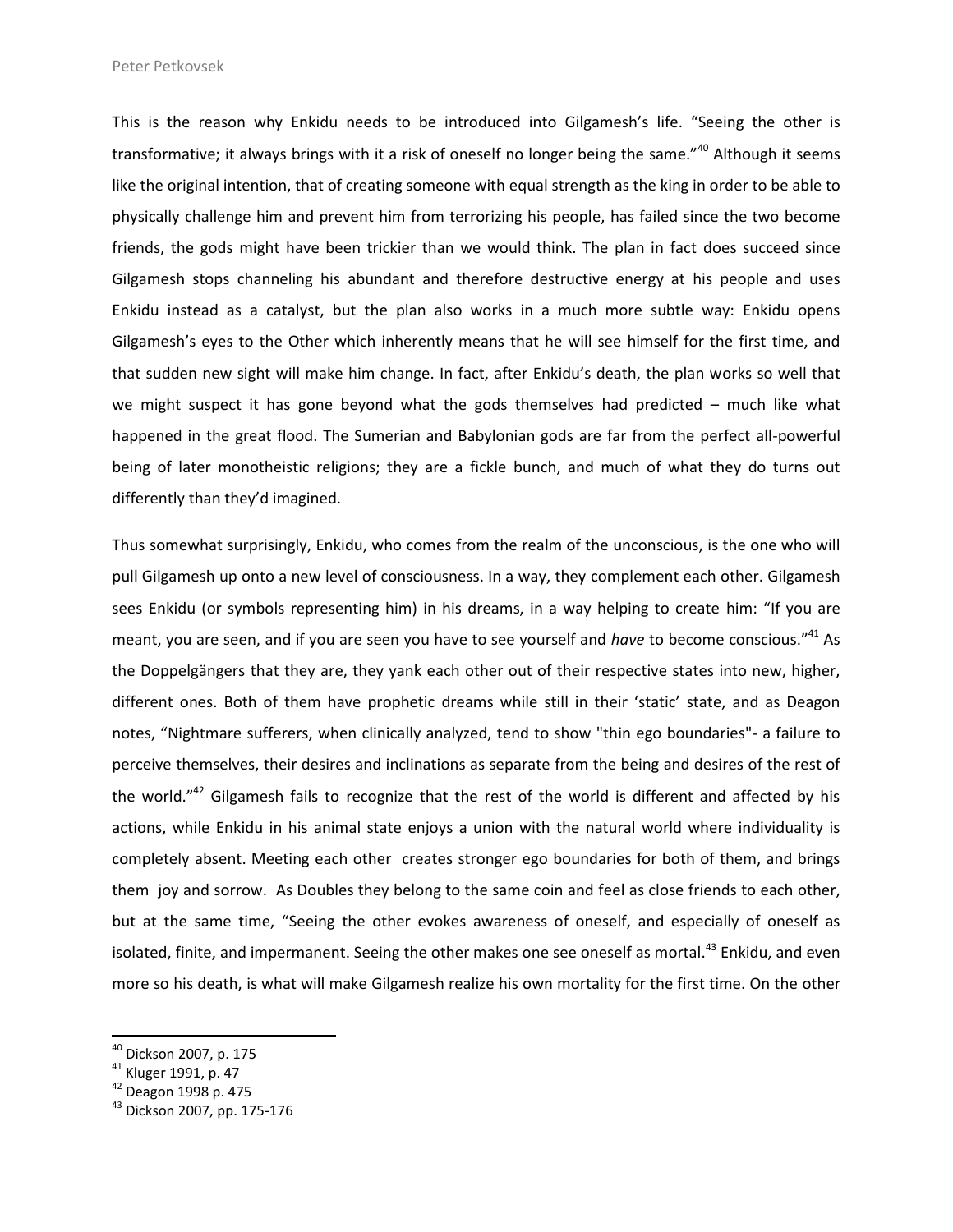hand, Enkidu's gentrification from instinctual animal to more rational man will make him realize the same thing, leading to his curse before death. Together, they form a tangle of identities from animal to man and god: "Here, therefore, we have a parallel case of animal-man and man-god existing side by side; moreover, the man-god is an animal, and the circle is nearly complete."<sup>44</sup> Gilgamesh's mother Ninsun seals their bond by adopting Enkidu before they set out to fight Humbaba: "O mighty Enkidu, you are not sprung from my womb / but henceforth your brood will belong with the votaries of Gilgamesh / the priestesses, the hierodules and the women of the temple."<sup>45</sup>

After becoming friends, the two heroes set out to find and kill Humbaba, the guardian of the Cedar forest. The meaning of the forest is manifold; cedars were a precious wood that was highly valued in a region without trees, at the same time the Cedar forest was one of those mythical places which are hard to find and where gods lived. It is a place of the unconscious, of nature and its beasts, belonging to older cycles of mother goddess-type cults. We will have a closer look at the Humbaba episode later when we analyze the great changes and shifts the Epic covers. For now, let's jump ahead to the result of killing the monster: the offer of marriage from the goddess Ishtar, since this is the moment when Gilgamesh faces the first real challenge to his identity. Ishtar (Sumerian: Innana) is the goddess of love and war, the equivalent of Aphrodite but often with a much more dangerous side. Tablet VI, where her proposal is located, was supposedly added to the Standard Version and not present in the Old Babylonian version, which has sparked interest of scholars. Tzvi Abusch has proposed an exciting theory which is quite successful at explaining the episode. In order to review it, it is useful to know that Gilgamesh as a figure remained in Babylonian culture not only as the character of the Epic, but also as an actual deified hero with his place in the myths: after his own death (not described in EG) he was given special status in the Netherworld where he judges the souls of the dead. In a way, he has been granted his wish of becoming immortal, but in a Solomonic kind of way, since he is immortal in death, rather than in life, and still separated from the gods.

Abusch notes that there is something strange about Gilgamesh's refusal of Ishtar's offer. "The Gilgamesh that we have met thus far in the epic is surely not the kind of man to fear a challenge or to imagine himself vulnerable to that which might harm a lesser being"<sup>46</sup> He should be tempted by the exquisite and elite nature of the offer, says Abusch: status, power, wealth and the goddess herself! And yet, for

<sup>44</sup> Wolff, Hope Nash. 'Gilgamesh, Enkidu, and the Heroic Life', in *Journal of the American Oriental Society* 89 (1969), 2, (392-398), p. 394

<sup>&</sup>lt;sup>45</sup> EG Tablet III, verses 121-123

 $46$  Abusch 1986, p. 147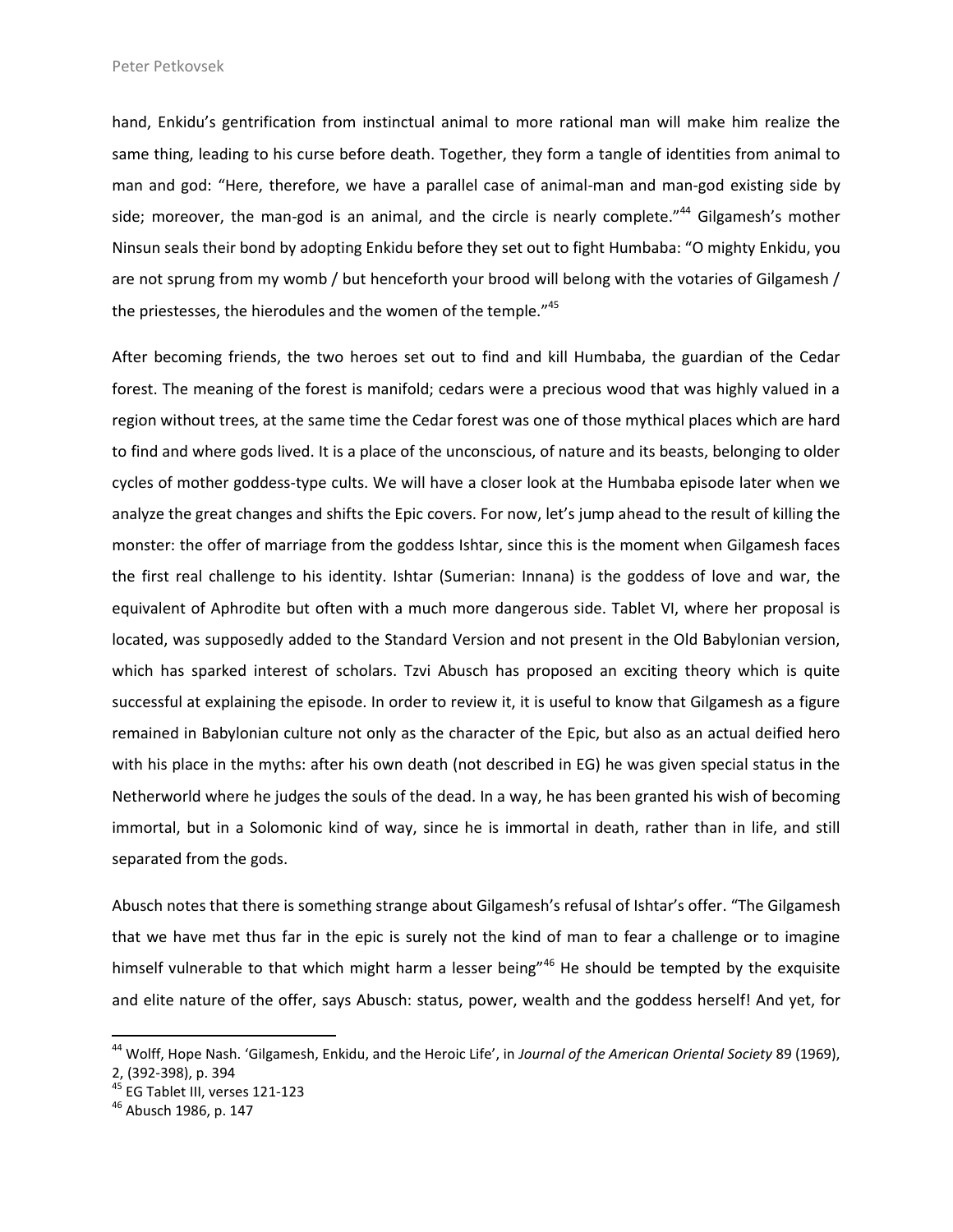the first time in the Epic, he takes a long moment to refuse, naming all former Ishtar's lovers that she's ruined in one way or another, and insulting her at that. What is it that has turned him away? Firstly and quite clearly, this is the peak moment of Gilgamesh the hero and warrior. Although he has met his Other, he has not yet experienced the self-awareness that the gaze of the Other brings; for now, the two sides of the coin are working perfectly together and seemingly successfully spiting the gods. They have killed the greatest monster in the land, Humbaba, and with that they have achieved *the* deed of their time. Cocky is an understating adjective in this moment when Gilgamesh the strongest and most selfsufficient he ever has: "The gods are unwanted; only Shamash (as Enlil in jealous contempt remarks), like 'one of the boys,' shares in the heroes' exploits."<sup>47</sup> However, arrogance is not the only reason he refuses the goddess. When she speaks to him, she says: "Come, Gilgamesh, be my bridegroom! / Grant me your fruits, O grant me! / Be you my husband and I your wife!"<sup>48</sup> Abusch notes that this is a version of the marriage formula in Babylonian culture where the bridegroom would say, 'You are my wife', and the bride would say, 'You are my husband': "The marriage formula was mutual; the divorce formula, on the other hand, was unilateral – for example, 'You are not my wife, I am not your husband."<sup>49</sup> The secret therefore lies in the *way* she offers marriage – with a unilateral formulation which means quite the opposite than the mutual one. In fact, Abusch is proposing that hidden underneath the seemingly enticing words of the goddess is an offer to be introduced to the Netherworld<sup>50</sup> in a 'fast-track' kind of way. The elements of the offer include princes and kings kissing his feet, and his chariot being driven by divine creatures. What is hidden behind these images is the land of the dead: it is the dead kings and princes that he would rule over, and the creatures of the Netherworld that would serve him. What she wants is not a simple marriage, but for him to join her in the world of the dead and assume his place as a judging official there. He has the opportunity, the first so far, to choose one of his identities – his divine side – and divorce all the rest of them. But he is at the point where he feels stronger than the gods so the refusal comes easy to him, and in this light makes much more sense.

The choice has a dire consequence: by killing Humbaba, refusing Ishtar and slaughtering the Bull of Heaven (the Big Dipper personified), the two heroes have transgressed against the gods and the punishment, somewhat alleviated by the efforts of their protectors Anu and Shamash, is the death of

<sup>47</sup> Wolff 1969, p. 397

<sup>48</sup> EG Tablet VI, verses 7-9

<sup>49</sup> Abusch 1986, p. 148

<sup>&</sup>lt;sup>50</sup> Abusch has found other examples from Babylonian mythology: a similar phrase is spoken by the queen of the Netherworld Ereshkigal to her future spouse Nergal, and by the demon Arad-Lili to a human female. In all occasions, it is an invitation to die a divine death, meaning descend into the Netherworld forever as a partner of a divinity.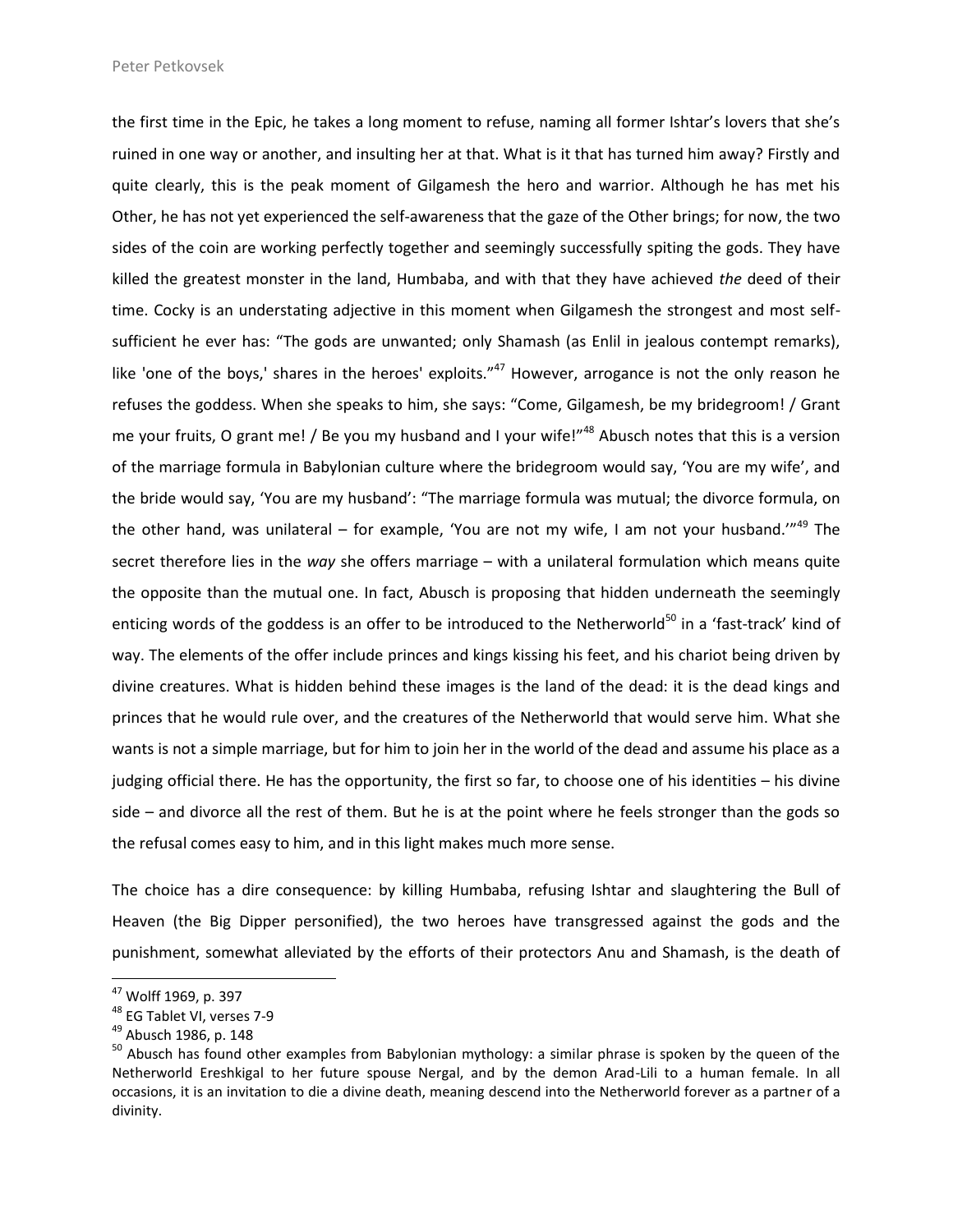Enkidu. This is the real turning point of the Epic and a moment where a choice is thrust upon Gilgamesh: in his mythological warrior identity he feels a very human chill inside him: for the first time in his life, he feels fear and becomes aware of death. The gods add another twist to their stratagem; the introduction of Enkidu, the Other through which Gilgamesh gets to know himself is now complete, and the result is the fall from demigod to man. It happens through the duration of Tablet VIII which represents Gilgamesh's 'public mourning'. His real thoughts become known to us at the beginning of Tablet IX: "I'm afraid of death so I wander the wild."<sup>51</sup> He has declined the offer to be a god (or the closest to that status anyway), and now he cannot accept the decision to be a man. So he responds by running away, with the intention to find Uta-napishti and seeking his own version of divinity – immortality. "With the death of Enkidu, he becomes a human again, but Enkidu's death also renders his human life intolerable. He strips himself of his human form and tries to take on the appearance of a god."<sup>52</sup> The real journey of Gilgamesh starts here, in the second half of the Epic. It is too soon for him to just accept reality, he still needs to go on a journey of self-discovery and pushing his own limits in order to get to the point where he will be able to face Uta-napishti and the ultimate truth. "Without Enkidu's death, there is no development. But without the wandering, there would be no possibility for development, and Enkidu's death would have left Gilgamesh, literally, at a dead end."<sup>53</sup>

The major consequence of Enkidu's death is that Gilgamesh, whom we know as "The one who has seen the Deep"<sup>54</sup>, now becomes "the One Who is Seen"<sup>55</sup> – by Siduri, by Urshanabi, and by Uta-napishti; all of them start their conversations by telling him how terrible and haggard he looks: "Why are your cheeks so hollow, your face so sunken / your mood so wretched, your visage so wasted?"<sup>56</sup> A deep fall for the king who was hailed for being handsome and well built. In fact, he has now become the Other and has switched sides. *He* is now the alienating element, feared by some (Siduri), degraded by others (Urshanabi), and chastised by the wise (Uta-napishti). And his "insistent denials of what he is told about himself, about his fate and his choices, by all he meets, only serve to exacerbate the tension between his understanding and the audience's knowledge."<sup>57</sup> The dramatic irony becomes so acute it is hard for us readers or audience members to still care for him. As with most of his aspects, he is in excess also in the confrontation with death: "Death fills the entire field of his sight, afflicting him with a kind of existential

<sup>&</sup>lt;sup>51</sup> EG Tablet IX, verses 5-7

<sup>52</sup> Abusch 1986, p. 181

<sup>&</sup>lt;sup>53</sup> Abusch 2001, p. 616

<sup>&</sup>lt;sup>54</sup> EG Tablet I, verse 1

<sup>55</sup> Dickson 2007, p. 177

 $56$  EG Tablet X, verses 113-114

<sup>&</sup>lt;sup>57</sup> Vulpe 1994, p. 282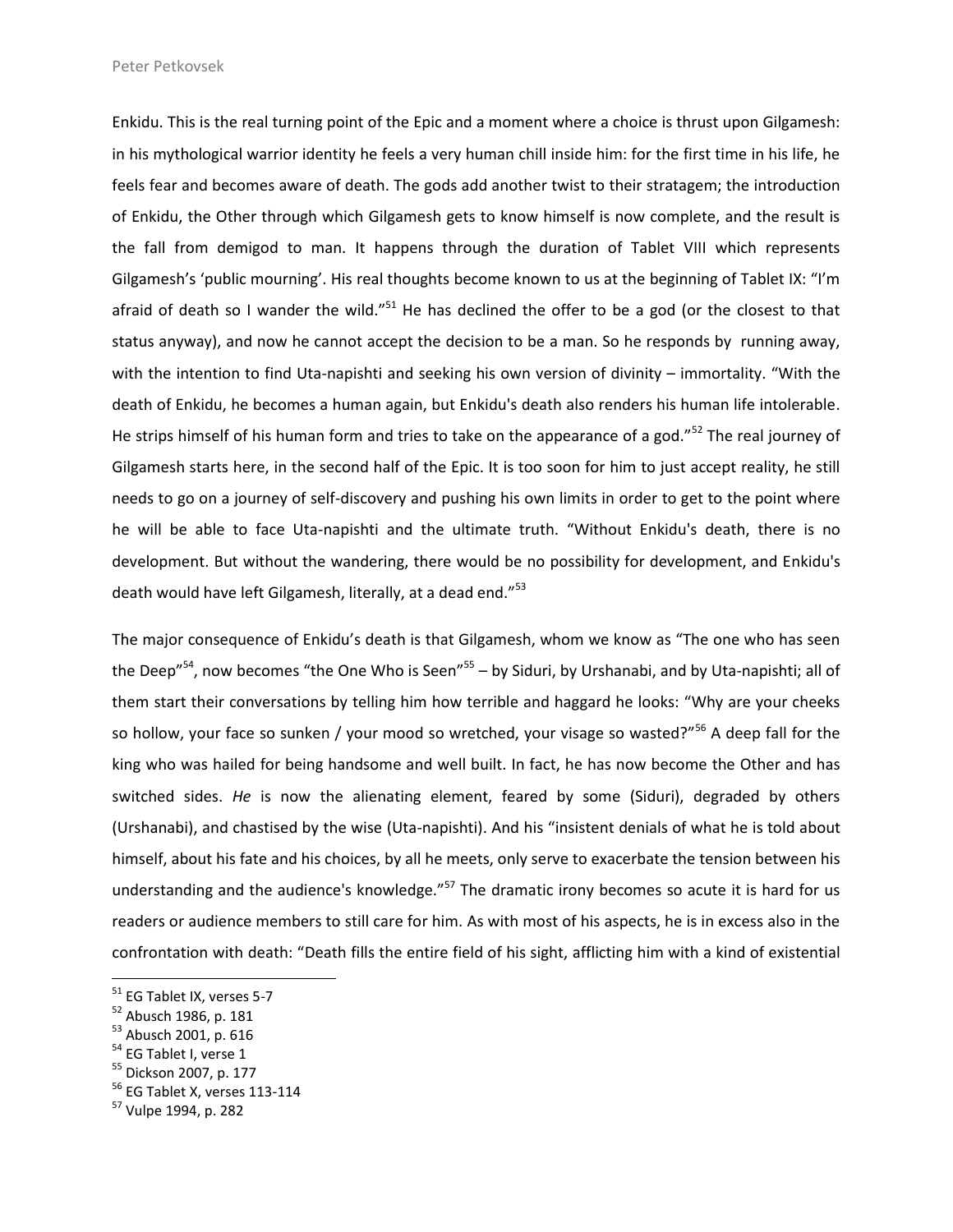blindness, just as it fills his heart with the inconsolable grief that /…/ makes him deaf to Siduri's measured counsel."<sup>58</sup> In reality, if he had accepted Siduri's counsel of enjoying a simple life, it would have been a regression at that moment in his life, because he would inevitably go back to his own definition of a pleasurable life. In order to eventually achieve what she really means, he needs to go further and find real acceptance, because his own definition of immortality is wrong: "If one just hangs on to life, and immortality means only not dying, then the *secundus homo* is not yet born."<sup>59</sup> Kluger is alluding to the Jungian division of *primus homo*, the earthly man, and *secundus homo* or the heavenly man; the second can only be reached by the complete acceptance of the first. In other words, "if one does not accept death, one gets death."<sup>60</sup>

He does finally get there through two moments of acceptance: the first, when he fails the test of Utanapishti and realizes that even Death's little brother Sleep is too challenging an adversary for him, and the second, when the snake steals the rejuvenation plant and he loses even the last little hope of cheating time in any kind of way. In both occasions, he is still despairing ("and wherever I turn, there too will be Death"<sup>61</sup>; "For whom, Urshanabi, toiled my arms so hard / for whom ran dry the blood of my heart?"<sup>62</sup>) and the first positive statement he makes is at the very end of EG, which closes abruptly, in two stanzas, with Gilgamesh showing Urshanabi the wall of Uruk. Even in the very last moment, he still doesn't say it explicitly, but we can understand that he has now finally accepted his identity as human and all that comes with it, from toil to misfortune to death, and the efforts to find something humanly accessible that will guarantee *a* sort of immortality, even if it's not the kind he had been looking for. His story is that of a fall from god to human.

#### *Shift and Growth*

The fall from god to human brings us to the second big thematic area that the Epic deals with and that the creation of the musical was inspired by: Shift and Growth. The basic premise is that EG is in fact a text about transition: transition of human society from a shamanistic, mythological culture of a world organized by gods into a human-based society with new values centering from its own ratio rather than solely divine injunctions; a transition from the collective unconscious to the individual ego through the process of individuation; and a transition of an old world, organized by the cyclical time and earthy

<sup>&</sup>lt;sup>58</sup> Dickson 2007, p. 179

<sup>59</sup> Kluger 1991, p. 155

 $^{60}$  Kluger 1991, p. 160, quoting Jung

 $61$  EG Tablet XI, verse 246

<sup>&</sup>lt;sup>62</sup> EG Tablet XI, verses 311-312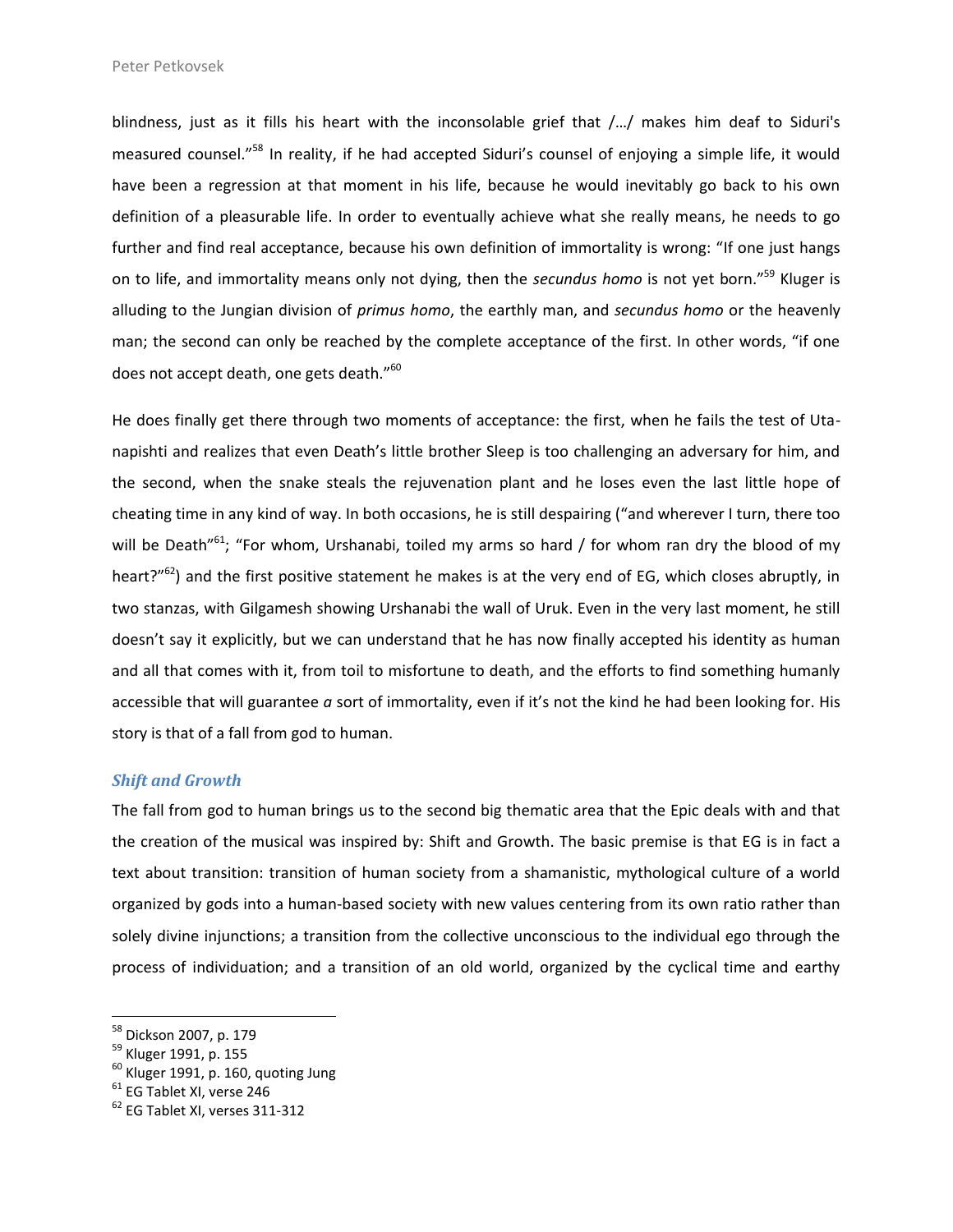nature of mother goddess cults into a linear-time dominated, patriarchal hierarchy led by male gods of light and reason.

Some argue that a change in society was the very reason why epics<sup>63</sup> were written in the first place: "But the grand epics like Gilgamesh or the Iliad, whether oral or written, introduce a note of tragedy; For /…/ they reflect upon the poor fit between the values of power and war and those of the present moment"<sup>64</sup> Abusch suggests that the development of the epic itself from the Old Babylonian to the Standard Version and finally the addition of Tablet XII is a revealing journey. In the (supposedly oral) Old Babylonian, the focus is on the acceptance of a simple familial life and Siduri is the closing character of the story; in the Standard Version, the emphasis shifts to wisdom and securing a cultural future for a community, with the introduction of Uta-napishti as the closing character; and in the twelve-tablet version, Gilgamesh is finally ready to transcend his human life and become a god (albeit of the Netherworld)<sup>65</sup>. Similarly, Vulpe posits that the Descent into the Netherworld in Tablet XII is a way of reconciling the chasm of dramatic irony that has been deepening through the eleven preceding tablets:

A more complete view of the Gilgamesh Epic includes this argument: along with death, such everyday things are all we have, and they are what bind us together as human beings. Evaluated in the context of this argument and in view of the poem's teleological construction: the genesis of Gilgamesh from consciousless god to man, and the architectural movement from irony to epiphany and synthesis, the final Descent into the Netherworld becomes not an awkward and embarrassing appendage to an otherwise flawless narrative, but a necessary and elegant conclusion.<sup>66</sup>

That being said, this might be the same reason why other scholars deny the twelve-tablet version as progression, since it could be interpreted as falling back into the chthonic world of older shamanic structures.

What is common to both interpretations is the shift that happens through EG. Gilgamesh learning to become just a man is a symbol of human society as a whole learning to become human, as in conscious of its own humanity. The adventures our hero goes through can be seen having one central idea as a through line: "to emphasize again and again the essentially human nature of the hero in contrast with

 $63$  The term is of course anachronistic: not until the Greeks would EG have been called an epic, and by then it had already mysteriously disappeared from the radar of the civilizations in the region.

<sup>&</sup>lt;sup>64</sup> Abusch 2001, p. 615

<sup>&</sup>lt;sup>65</sup> Abusch 2001, p. 622

<sup>&</sup>lt;sup>66</sup> Vulpe 1994, p. 283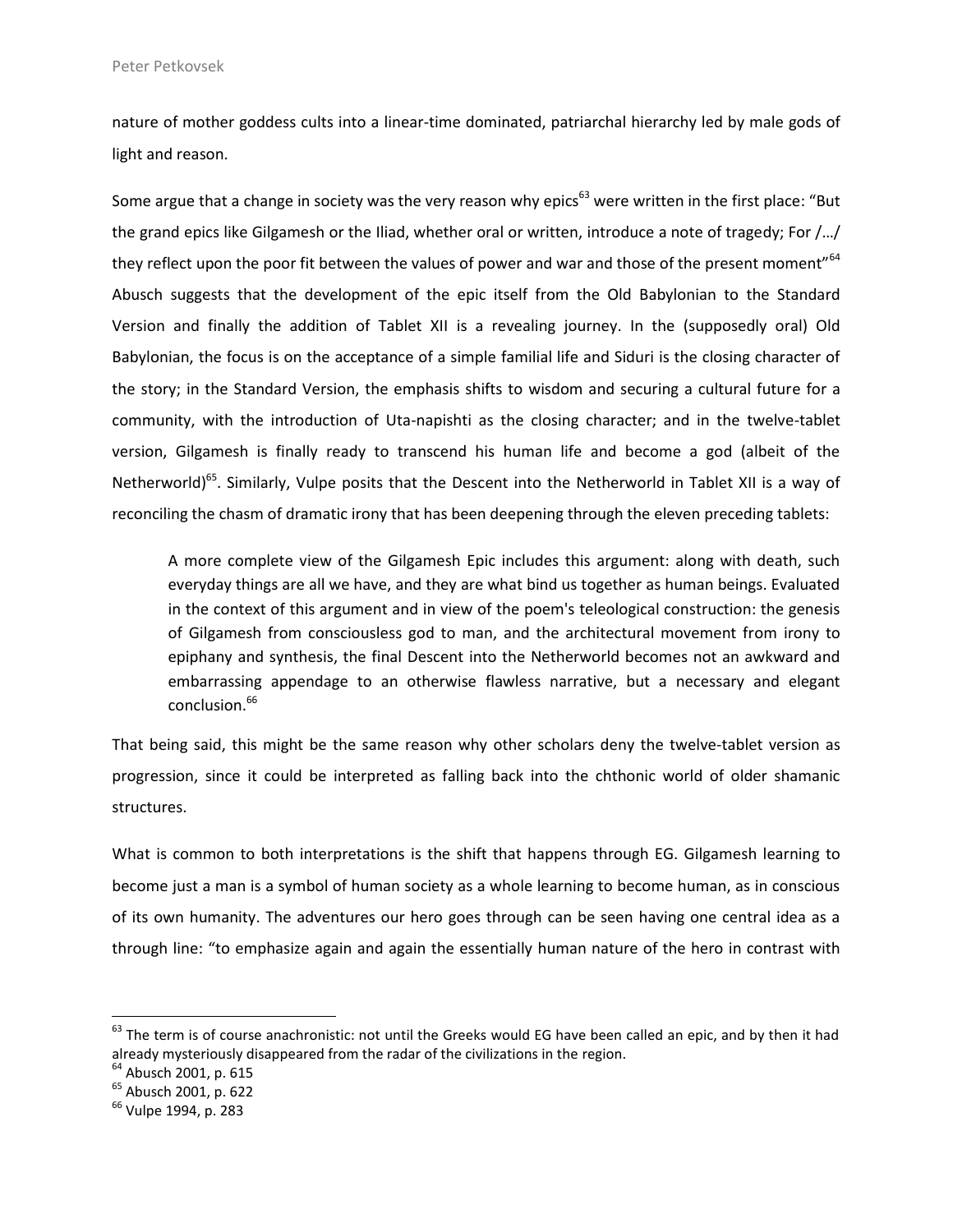supernatural types of the past."<sup>67</sup> Indeed, Gresseth finds EG "the first statement, at least in germinal form, of the idea of humanism, a belief we ordinarily associate with the rise of Greek culture."<sup>68</sup> Seen through this point of view, the fact that Gilgamesh as the historic king is last on the royal lists to still seemingly belong to an older, mythological world, makes much more sense. To put it in more dramatic terms, while reading and researching EG we are in the presence of the exact point in time when Myth ended and History began. Gilgamesh breaks through the mythic cycles and becomes the first to step into a new world, no longer belonging to the gods, but to people. Myths, says Kluger, can "be considered as *milestones in the development of human consciousness*", and the hero as the "anticipation of a development of ego-consciousness ", an "an indication of the process of moving toward the wholeness which is implicit and innate in the psyche; the individual, the individuation process."<sup>69</sup> Gilgamesh is the first individual in human history to step out of the collective and say, 'I am'. In this light, the challenge that he undertakes can be revealed for its monumentality. It is easy to look back on EG today and scoff at its seeming simplicity, as nothing else but a 'Bildungs-epos', one of the thousands of stories where young men need to grow up and accept some basic truths about the worlds, which are accepted by everyone else. In a way, that's what the Epic is – but its hero is the *first* who did that, and therefore a symbol not only of the maturation and initiation process of individuals, but of the birth of all humanity. The fall from god to man is the birth of conscience and Gilgamesh a cross between a Luciferian and a Promethean type of character – but older than both of them:

All of this comes together and 'gels' for the first time primarily as a result of cultural factors: the collapse of older mythic formulations and the consequent rise of a certain disillusionment, perhaps bitterness even, in this realization; but also the consequent birth, almost unconsciously perhaps, of the idea that humans are separate by and for themselves.<sup>70</sup>

No regime has ever gone down without a fight, and the same can be said of the old chthonic world in EG. Its leader is the mother goddess, here incarnated in the form of Ishtar and her earthly natural monsters: Humbaba and the Bull of Heaven. Its opponent is Gilgamesh as the first consciousness to become aware of itself and develop an ego, and his protector, the Sun god Shamash, a precursor of the monotheistic all powerful patriarchal God. In more psycho-analytic terms, this is the first freeing from the Mother. The war begins stealthily, with the introduction of Enkidu as a secret weapon against Gilgamesh. The stratagem seemingly fails, and evolves into a proxy war between the two heroes and the

<sup>67</sup> Gresseth, Gerald K. 'The Gilgamesh Epic and Homer', in *The Classical Journal* 70 (1975), 4, (1-18), p. 12

<sup>68</sup> Gresseth 1975, p. 13

<sup>&</sup>lt;sup>69</sup> Kluger 1991, p. 17

 $70$  Gresseth 1975, p. 18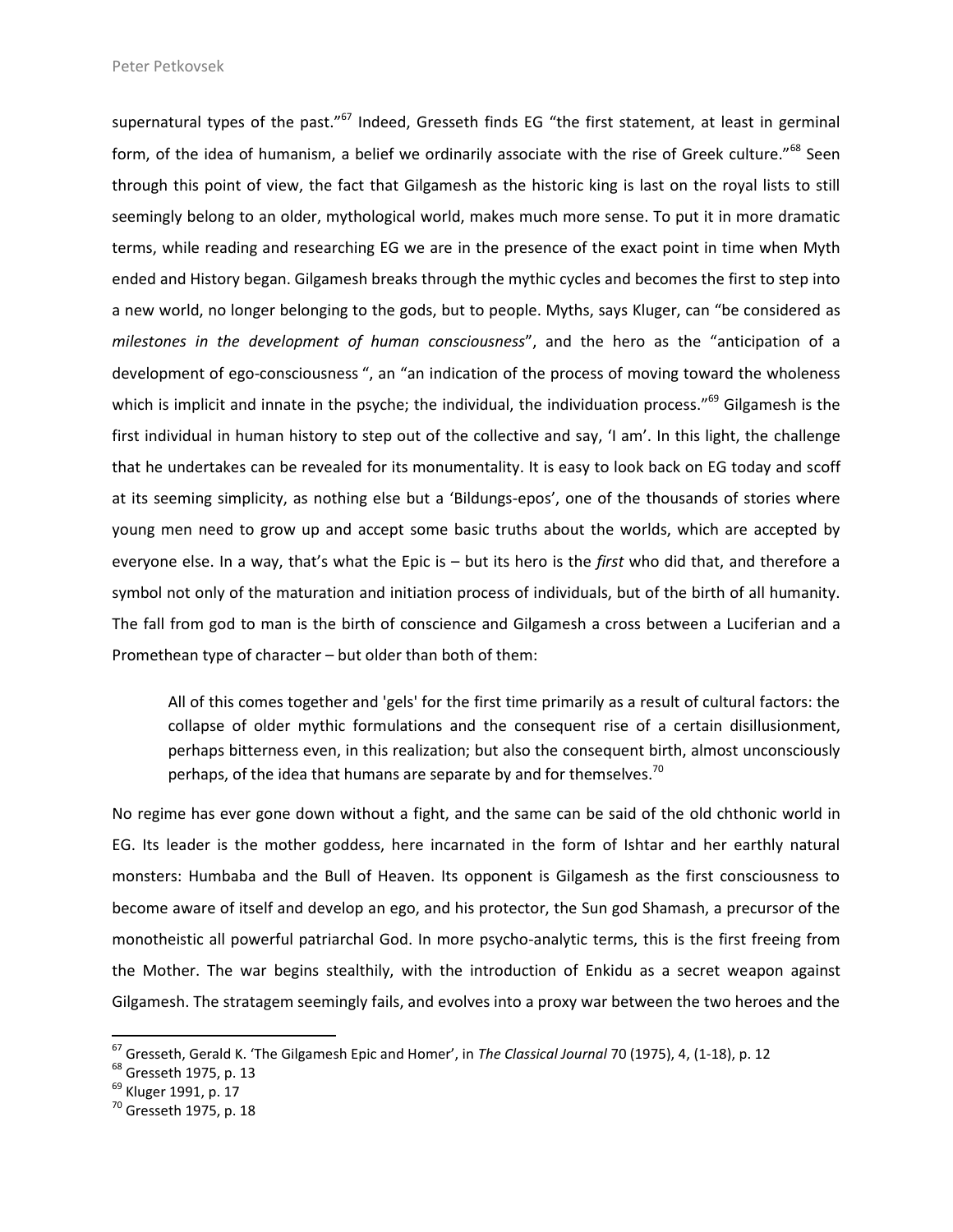monster Humbaba, a representative of the old regime. When the monster is defeated, he bargains for his life through material values, offering timber, and in some versions gold. It's also a clash between a material culture and a culture of pride, and as Kluger points out, "*material* comes from *mater.*" <sup>71</sup> On their way to Humbaba, Gilgamesh has several dreams that Enkidu interprets. The interpretations are all tuned towards the success of Gilgamesh in the fight with the monster, but looking past that, we see that the dreams are mostly about disasters, cataclysmic events, mountains falling and storms going on. Besides being positive prophecies for Gilgamesh (and negative for Enkidu since he is not featured in the ones that he interprets as success), they are also foretelling the shift that is about to happen: an old world dying, and a new world arising.

It is fitting that Gilgamesh, the poster child of the new era of humanism should go and seek out Utanapishti, another man who started a new era. There is a difference though: Uta-napishti was chosen by the gods to be the only survivor of the flood, and immortality simply happened to him, while Gilgamesh is the rebel who started the revolution by himself. In both cases, however, the involvement of the gods is somewhat erratic. When Gilgamesh finds Uta-napishti, the old man says to him: "Let me disclose, O Gilgamesh, a matter most secret / to you I will tell a mystery of the gods."<sup>72</sup> What is this secret? In assuming that it is the story of the flood we are right, but the secret is a particular *aspect* of the story, namely that of the gods' actions. After causing the catastrophe, the gods themselves get scared and 'curl up like dogs', waiting for the destruction to stop. And while some of them are causing all this damage, others are saving Uta-napishti and the little there is left of mankind. After the world calms down again, they gather 'like flies' at Uta-napishti's sacrifice. Without men, gods are left starving and poor, except that they are not aware of this, or at least hide it from humans. "Thus the secret of the gods is man's rescue from the danger of themselves. Man had to be saved from the gods!"<sup>73</sup> That is what Uta-napishti has realized and what he is passing on to Gilgamesh; appropriate information for the start of the era of humanism. Uta-napishti himself has been in a way neutralized by having been given immortality and put to live somewhere at the end of the world in solitude, but his descendent Gilgamesh, the only one ever to have made it all the way to him, will make use of this realization.

Gilgamesh therefore makes it from god to warrior to man, and as Wolff notes, each shift is marked by a seven day period of transition, birth and death: the seven days of Enkidu lying with Shamhat mark the death of an Enkidu from the unconscious and birth him into the world of man, successfully channeling

<sup>71</sup> Kluger 1991 p. 179

 $72$  EG Tablet XI, verses 9-10

<sup>&</sup>lt;sup>73</sup> Kluger 1991, p. 198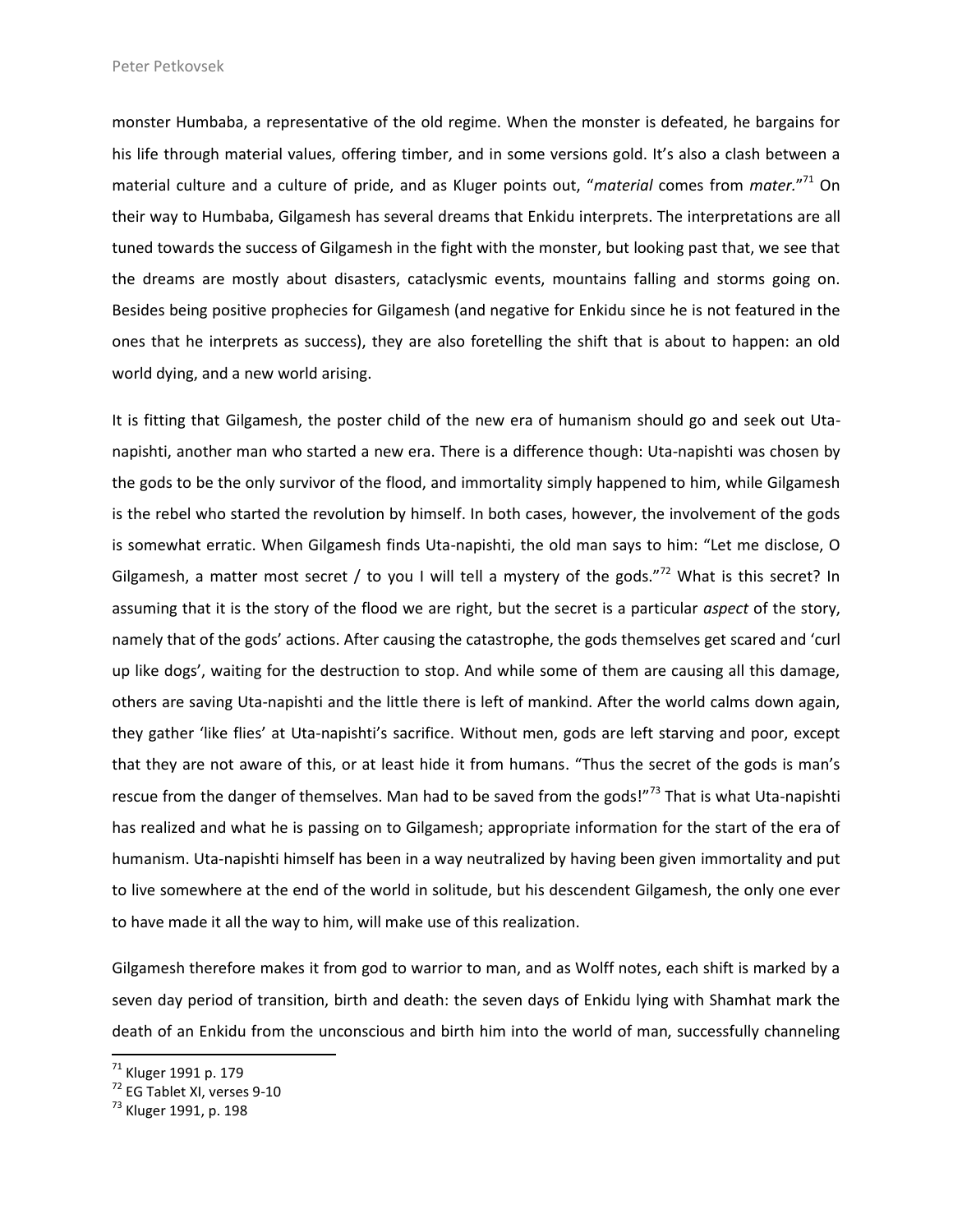Gilgamesh's divine energy into heroic exploits; it takes seven days of mourning after Enkidu's death (which itself takes twelve days) for Gilgamesh to finally realize that he is a man too; but after trying to escape that knowledge, it takes another seven days of Gilgamesh's 'mock death', his slumber at Utanapishti's, to make him accept it. In short, "These three divisions by time separate innocence from knowledge, and knowledge from acceptance, in the life of Gilgamesh, the hero whose adversary is evil in general, and in particular, death."<sup>74</sup> On an individual scale, this is the pattern of human life: "In his youth, he is socialized and becomes a functioning member of society; in middle age, he takes on positions of leadership; and finally, in old age, he accepts death."<sup>75</sup> On a larger one, it marks the development of human consciousness, moving away from the collective unconscious into a historic individuation, and focusing on man, "a being greater even than his gods, a being only too conscious of the limits of his powers, but also a being able to transcend his own, immediate interests."76

The story of Gilgamesh is therefore one of the basic narrative patterns of humanity, and despite its late (re)arrival into Western consciousness, the oldest of such stories. Not counting Tablet XII it ends very abruptly, not in a very satisfying way for a modern reader. It is hard to say what the historic reasons for this quick cut-off are, but within interpretive limits we could say it marks a new beginning: Gilgamesh is the first human consciousness that becomes aware of itself and accepts its own condition, and that is as far as it gets. The breakthrough is huge, but only the start of a history of thought spanning several millennia; a history of religion progressing from the squabbling pantheon of a group of gods into a unified God that is the beginning and end, and further into a world without any god; a history of human consciousness dipping in and out of the unconscious, alternately focusing on itself or its surroundings; a history of small and large narratives being challenged and overthrown; a history which will eventually claim its own end and then wonder at the fact that it's still going on, in a self-imposed post- post- postatmosphere. And despite the break from mythological time into a seemingly linear progression, the cyclical aspect of the world and therefore its inhabitants never quite goes away, it is as much a part of humanity as the other end of the coin. Which means that the Epic of Gilgamesh keeps returning to us in key moments of Change and Shift as the original pattern that continues to be relevant. It feels like we are in one of those moments now and that we need to learn a lesson that we have stubbornly ignored for far too long; whether that be a realization about climate change, an overall re-haul of our values, a break away from meta-cynicism back into basic narrative, a hard look at the way we govern ourselves

<sup>74</sup> Wolff 1969, p. 398

 $75$  Abusch 2001, p. 622

<sup>&</sup>lt;sup>76</sup> Vulpe 1994, p. 278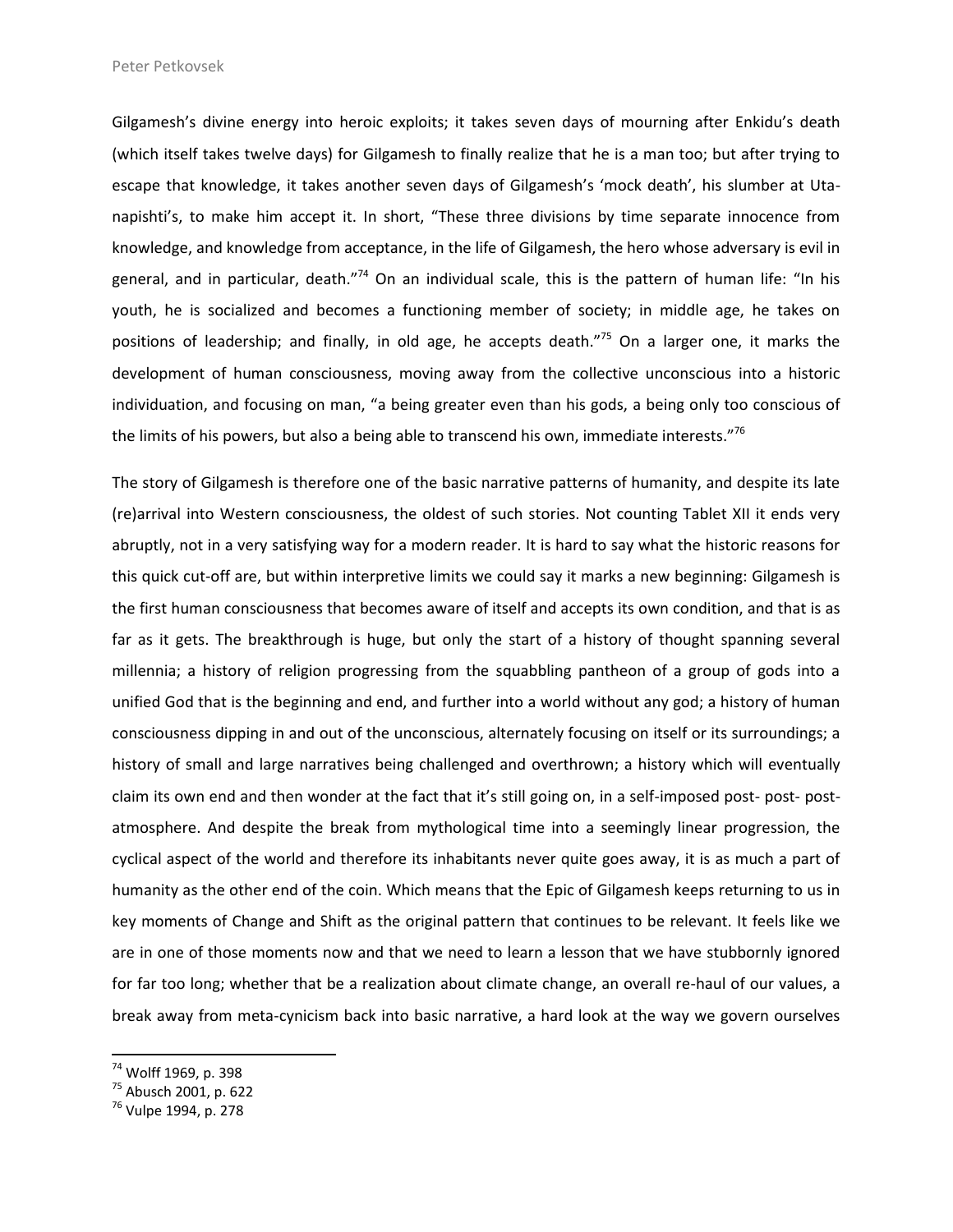and the world, we are the childlike semi-divine heroes of our society, and at some point we will have to grow up.

#### *The inspiration of Gilgamesh*

What we covered here are just some of the main themes and issues in EG. The text holds many more, and has been an inspiration for artists since its discovery and translation. The translations, retellings, adaptations and 'inspired-bys' range widely in languages, geographical locations, genres, thematic approaches, and correspond to the particular spatial and chronic conditions and environments of their authors or creators.

In the last almost 150 years, there have been numerous retellings of the epic, amongst them: Rudolf Pannwitz's *Das namenlose Werk* from 1920; Józef Wittlin's *Gilgamesz: powieść starobabilońska* in 1922; Frank Laurence Lucas' *Gilgamesh: The King of Erech* from 1948; Anita Feagles' *He Who Saw Everything* from 1966; Tilo Prückner's and Roland Teubner's *Gilgamesch and Enkidu* from 1981; Anne-Marie Beeckman's *Gilgameš* from 2008, and many more. Authors wrote historical novels about Gilgamesh, such as Robeer Silverberg's *Gilgamesh the King* from 1984; Thomas Mielke's *Gilgamesch. König von Uruk* from 1988; Jose Ortega's *Gilgamesh y la muerte* from 1990; Jacques Cassabois' *Le roman de Gilgamesh* from 1998; Paola Capriola's *Qualcosa nella notte* from 2003; and others.

Carl Sagan's novel *Contact* from 1985 mentions Gilgamesh, while Marek Żuławski created a series of graphic novels called *Gilgamesh* in 1987. Jim Starlin wrote a comic book series based on Gilgamesh, and Jo Bannister a murder mystery, both in 1989. Charles Olson wrote several poems inspired by Gilgamesh; Zabelle C. Boyajian wrote the first dramatic version of Gilgamesh in 1924, called *Gilgamesh: A Dream of the Eternal Quest*, followed by a dramatization in 1950 by Fred Poeppig, *Gilgamesh and Eabani*; a radio play in 1954 called *The Quest of Gilgamesh*, by Douglas Geoffrey Bridson; a poetic drama by Michel Garneau in 1974; a dramatic poem entitled *Lebewohl, Gute Reise* by Gertrud Leutenegger in 1980; dramatizations by Ralph Blasting and Mahmood Karimi-Hakak in 1991, and one by Andrew C. Ordover in 1995; and many more, including perhaps the most brilliant dramatization so far, Derrek Hines' *Gilgamesh: The Play* from 2007.

Abed Azrié composed a cantata about EG in 1977; Per Nørgård, Rudolf Brucci and Franco Battiato all created operas called *Gilgamesh*, in 1972, 1985 and 1992, respectively; Raoul Schrott composed an epic oratorium in 2001.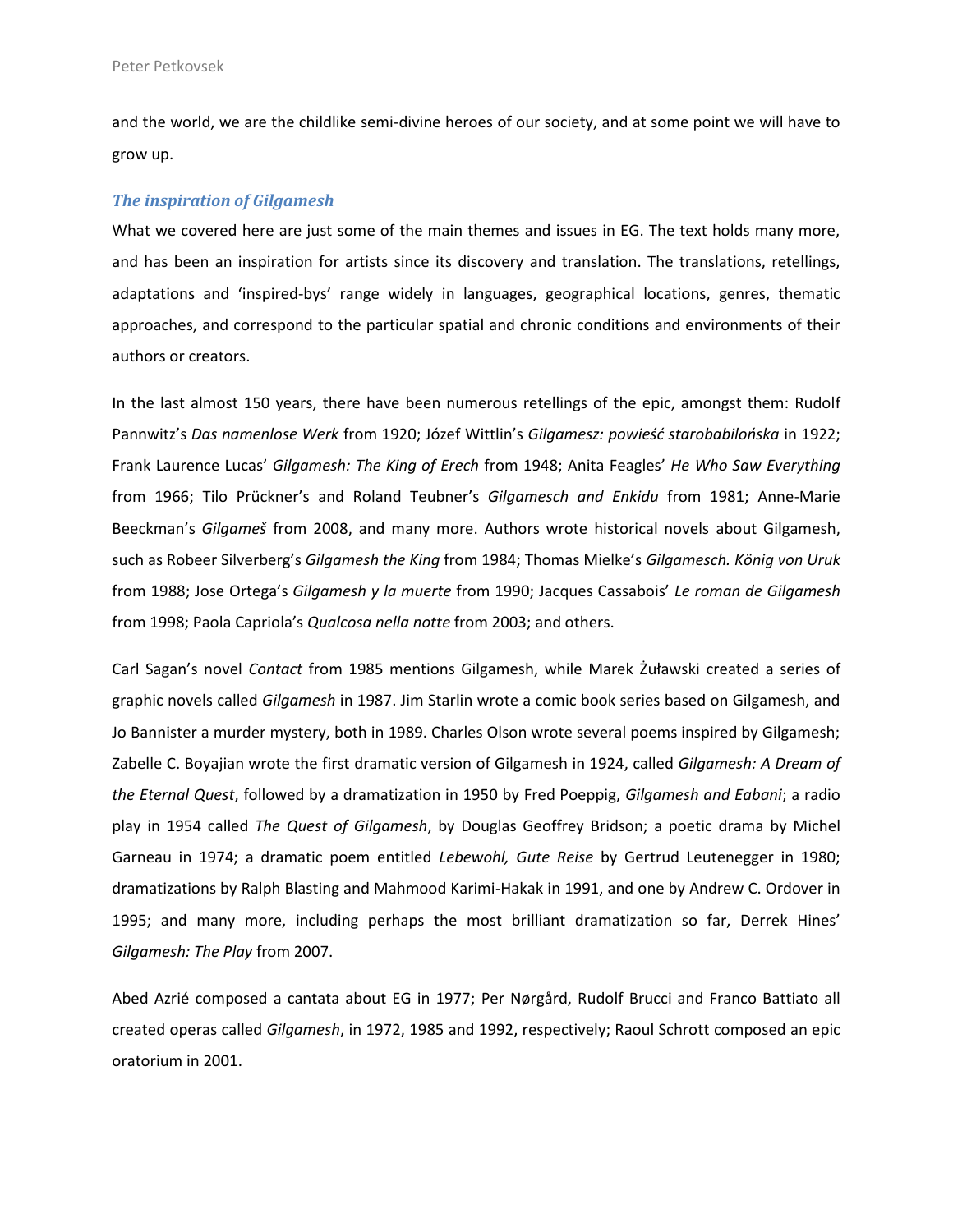$\overline{a}$ 

Gilgamesh has featured in the TV series 'Star Trek' (episode 'Darmok' in 1991), 'Highlander' (1992) and 'Xena: Warrior Princess' (1995); there is a Japanese anime about Gilgamesh with 26 episodes, and there have been several video games created after the Epic, the first one most likely in 1984 called *The Tower of Druago*, not to mention a whole slew of adaptations, illustrated books and retellings aimed at children or young audiences, including a children's musical, *Gilgamesch macht Ärger*, by Hans Zimmer and Wolfgang Bartel in 2003<sup>77</sup>. There is a music band in New York city called Gilgamesh, as well as, even though this example falls out of the artistic field, an anti-cancer research society.

I have listed these artists and their works as an illustration of just how widespread the influence of EG has been, and continues to be, in the artistic and scholarly world. Each of them finds its own focus and topic, from the questions of mortality and the human condition, to themes such as friendship, kingship, coming to terms with one's sexuality, growing up and finding oneself. Gilgamesh has been approached from historicizing, rationalizing, psychoanalytic, queer theory<sup>78</sup>, deconstruction, ecological, ritual and political contexts and points of view, to list just a few. The list represents a small portion of the works that have been created with the thought of Gilgamesh.

<sup>77</sup> I have gathered all these titles with the help of Theodore Ziolokowski's *Gilgamesh Among Us*, a book on the reception of Gilgamesh in the Western world.

 $78$  In the 1970s, the Epic became an iconic text for the gay community and there exist numerous adaptations and retellings where Gilgamesh and Enkidu are lovers and the story centers on their relationship.